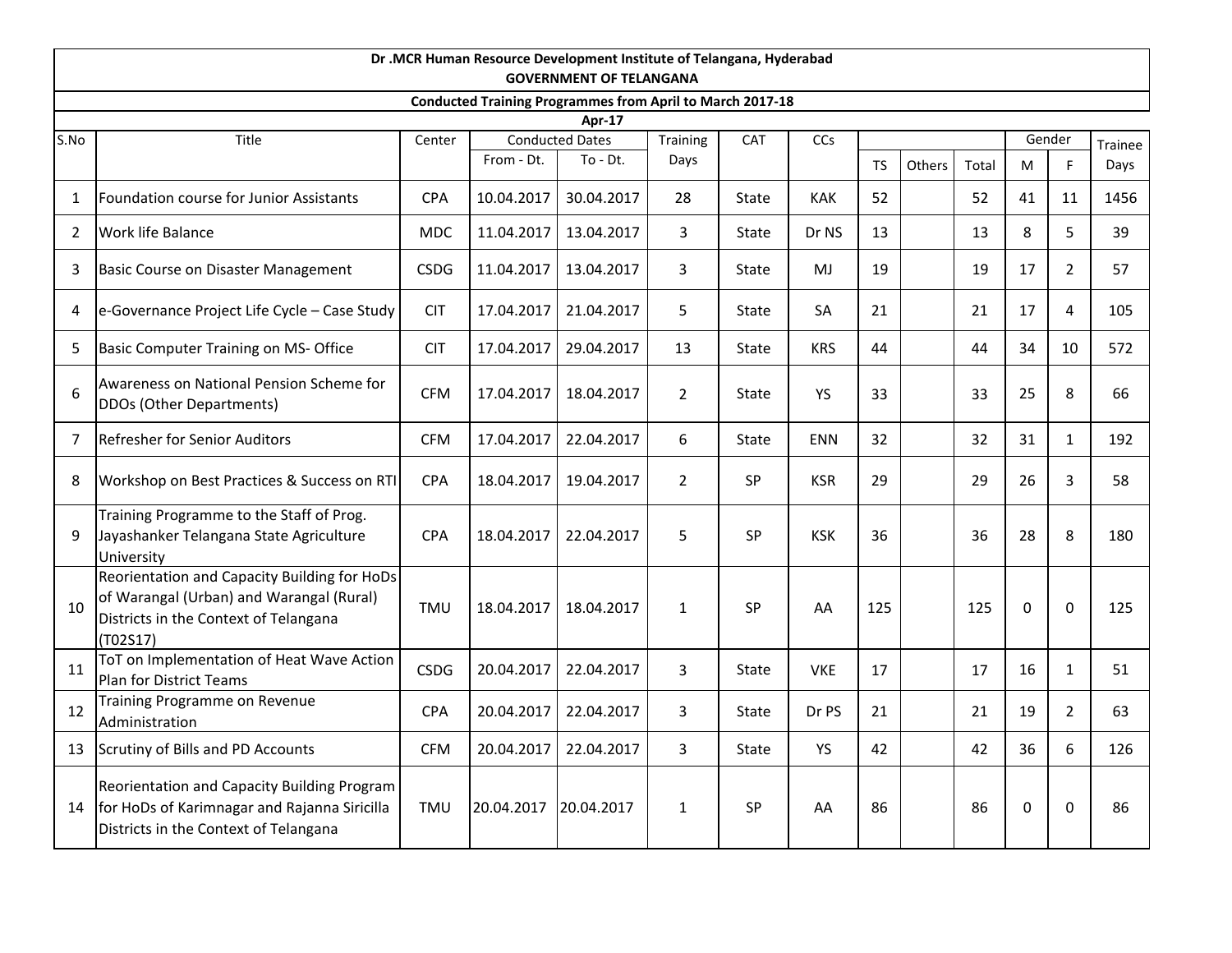| 15 | Workshop on Suo-Moto Disclosure under RTI                                             | <b>CPA</b>  | 25.04.2017 | 26.04.2017 | $\overline{2}$ | <b>SP</b>    | <b>GJR</b>  | 21             |              | 21 |              |                | 42  |
|----|---------------------------------------------------------------------------------------|-------------|------------|------------|----------------|--------------|-------------|----------------|--------------|----|--------------|----------------|-----|
| 16 | Basic Course on Disaster Management                                                   | <b>CSDG</b> | 25.04.2017 | 27.04.2017 | 3              | <b>State</b> | MJ          | 34             |              | 34 | 24           | 10             | 102 |
| 17 | Refresher Training Course for Sub-Registrars<br>of Registration and Stamps Department | <b>CPA</b>  | 24.04.2017 | 29.04.2017 | 6              | State        | Dr SMN      | 35             |              | 35 | 31           | $\overline{4}$ | 210 |
| 18 | Personal Effectiveness Skills                                                         | <b>MDC</b>  | 24.04.2017 | 26.04.2017 | 3              | State        | Dr NS       | 34             |              | 34 | 21           | 13             | 102 |
| 19 | Refresher Training Programme for SAs/JAs                                              | <b>CFM</b>  | 24.04.2017 | 30.04.2017 | $\overline{7}$ | State        | YS          | 40             |              | 40 | 25           | 15             | 280 |
| 20 | Safety and Security for Women                                                         | <b>CFM</b>  | 24.04.2017 | 29.04.2017 | 6              | SP           | YS          | 34             |              | 34 | $\mathbf{1}$ | 33             | 204 |
| 21 | <b>Refresher for Senior Auditors</b>                                                  | <b>CFM</b>  | 24.04.2017 | 29.04.2017 | 6              | State        | KsRao       | 31             |              | 31 | 25           | 6              | 186 |
| 22 | Training Programme to Peshie's Staff                                                  | <b>CPA</b>  | 25.04.2017 | 27.04.2017 | 3              | State        | Dr GL       | 24             |              | 24 | 22           | 2              | 72  |
| 23 | Pay Fixations (Other Departments)                                                     | <b>CFM</b>  | 26.04.2017 | 29.04.2017 | 4              | State        | <b>VLNG</b> | 68             |              | 68 | 19           | 49             | 272 |
| 24 | ToT on Implementation of Heat Wave Action<br>Plan for Distrcit Team                   | <b>CSDG</b> | 27.04.2017 | 29.04.2017 | 3              | State        | <b>VKE</b>  | 27             |              | 27 | 19           | 8              | 81  |
| 25 | Workshop on Suo-Moto Disclosure under RTI                                             | <b>CPA</b>  | 28.04.2017 | 29.04.2017 | $\overline{2}$ | <b>SP</b>    | <b>KSR</b>  | 25             |              | 25 | 20           | 5              | 50  |
|    |                                                                                       |             |            | $May-17$   |                |              |             |                |              |    |              |                |     |
| 26 | Foundation course for Junior assistants                                               | CPA         | 01.05.2017 | 08.05.2017 | 8              | State        | <b>KAK</b>  | 52             | 0            | 52 | 41           | 11             | 416 |
| 27 | Refresher training program for SAs / JAs                                              | <b>CFM</b>  | 01.05.2017 | 06.05.2017 | 6              | State        | <b>YS</b>   | 40             | $\Omega$     | 40 | 25           | 15             | 240 |
| 28 | <b>Director Training Skills (DTS)</b>                                                 | TMU         | 02.05.2017 | 06.05.2017 | 5              | GOI          | <b>KNR</b>  | 23             | $\Omega$     | 23 | 10           | 13             | 115 |
| 29 | Suo-Motu Disclosure under the RTI Act                                                 | CPA         | 04.05.2017 | 05.05.2017 | $\overline{2}$ | SP           | <b>KSR</b>  | 25             | $\Omega$     | 25 | 17           | 8              | 50  |
| 30 | 2015 IAS (P) Secretariat Attachment                                                   | <b>TMU</b>  | 08.05.2017 | 15.05.2017 | 8              | State        | Dr. KT      | $\overline{4}$ | $\Omega$     | 4  | 3            | $\mathbf{1}$   | 32  |
| 31 | Workshop on Participation Pension Scheme<br>(Treasury Role)                           | <b>CFM</b>  | 08.05.2017 | 09.05.2017 | $\overline{2}$ | State        | YS          | 77             | $\mathbf{0}$ | 77 | 74           | 3              | 154 |
| 32 | Training Program on Management of<br><b>Educational Institutions</b>                  | <b>CPA</b>  | 09.05.2017 | 11.05.2017 | 3              | <b>GOI</b>   | VJ          | 25             | 0            | 25 | 18           | $\overline{7}$ | 75  |
| 33 | Development of Web sites design using PHP                                             | <b>CIT</b>  | 15.05.2017 | 20.05.2017 | 6              | State        | <b>SR</b>   | 39             | $\Omega$     | 39 | 29           | $\mathbf{q}$   | 234 |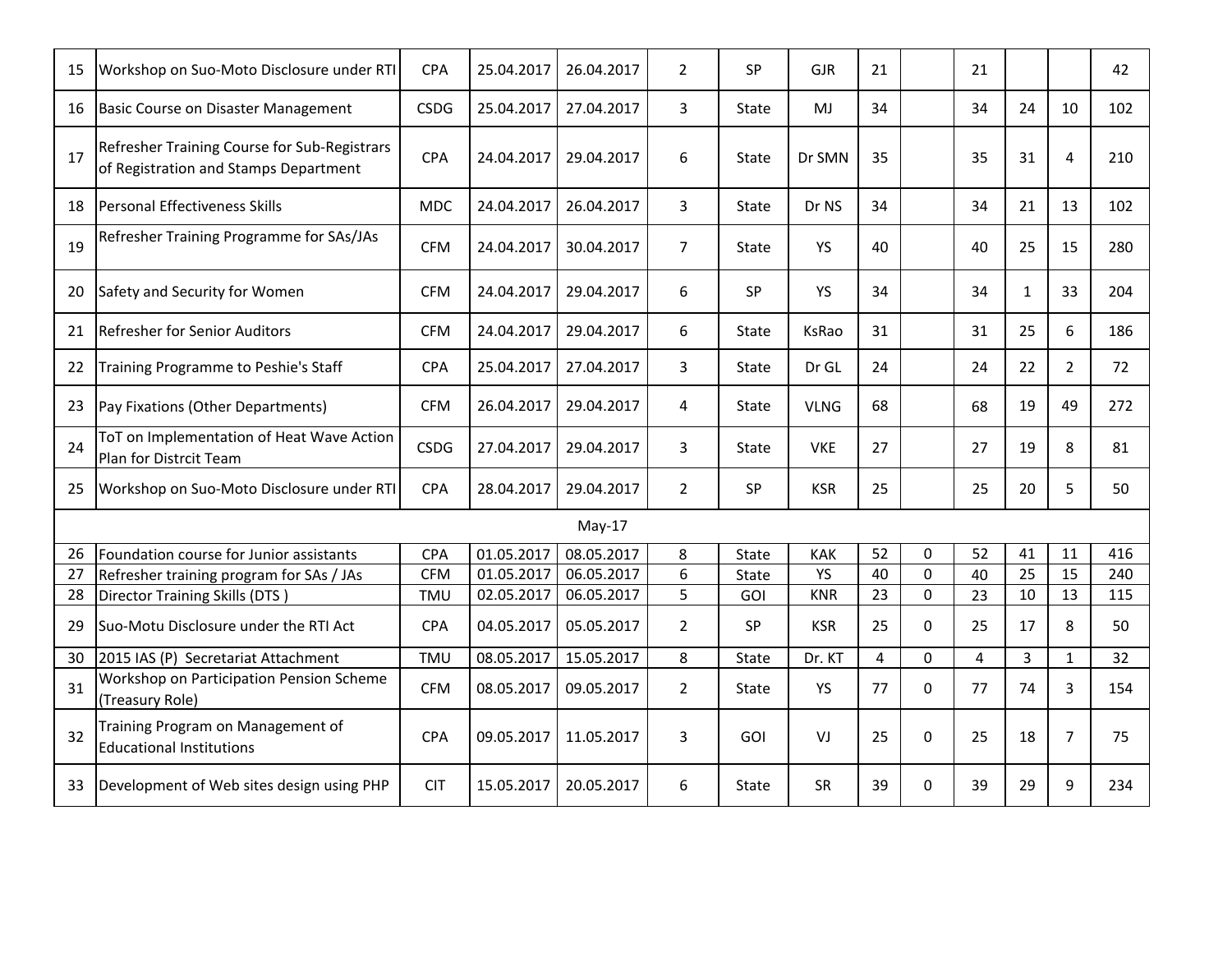| 34 | Efficiency Initiative on Fixed Urban Transport<br>System in AP & Telangana States                                           | <b>CUDS</b> | 15.05.2017 | 17.05.2017 | 3              | SP        | <b>VDN</b>  | 22  | $\Omega$     | 22  | 20          | $\overline{2}$ | 66  |
|----|-----------------------------------------------------------------------------------------------------------------------------|-------------|------------|------------|----------------|-----------|-------------|-----|--------------|-----|-------------|----------------|-----|
| 35 | Refresher training program for junior<br>assistants                                                                         | CPA         | 15.05.2017 | 31.05.2017 | 17             | State     | <b>KSK</b>  | 23  | $\Omega$     | 23  | 17          | 6              | 391 |
| 36 | Refresher program for Assistant Audit<br><b>Officers</b>                                                                    | <b>CFM</b>  | 15.05.2017 | 20.05.2017 | 6              | State     | <b>ENN</b>  | 12  | $\mathbf{0}$ | 12  | 10          | $\overline{2}$ | 72  |
| 37 | The basic computer training program on the<br>MS Office                                                                     | <b>CIT</b>  | 15.05.2017 | 27.05.2017 | 13             | State     | <b>BS</b>   | 24  | $\Omega$     | 24  | 17          | $\overline{7}$ | 312 |
| 38 | Basic course on disaster management                                                                                         | <b>CSDG</b> | 17.05.2017 | 19.05.2017 | $\overline{3}$ | State     | MJ          | 24  | $\Omega$     | 24  | 22          | $\overline{2}$ | 72  |
| 39 | <b>Re-Orientation and Capacity Building</b><br>Program for District. Telangana case in<br>Hyderabad & R.R. District officer | <b>CTS</b>  | 19.05.2017 | 19.05.2017 | $\mathbf{1}$   | SP        | AA          | 125 | $\Omega$     | 125 | $\Omega$    | $\Omega$       | 125 |
| 40 | Recreation and Capacity Building Program<br>for Districts, District Officer of Vikarabad,<br>Medchal, Yadadri in Telangana  | <b>CTS</b>  | 20.05.2017 | 20.05.2017 | $\mathbf{1}$   | <b>SP</b> | AA          | 109 | $\Omega$     | 109 | $\Omega$    | $\Omega$       | 109 |
| 41 | Foundation course for junior assistants(Ends<br>on 19.06.2017)                                                              | CPA         | 22.05.2017 | 31.05.2017 | 10             | State     | VJ          | 30  | $\Omega$     | 30  | $\Omega$    | $\Omega$       | 300 |
| 42 | Basic computer program on MS Office                                                                                         | <b>CIT</b>  | 22.05.2017 | 3.06.2017  | 13             | State     | MK          | 26  | $\Omega$     | 26  | 17          | 9              | 338 |
| 43 | Foundation course for junior assistants (Ends<br>on 19.06.2017)                                                             | CPA         | 22.05.2017 | 31.05.2017 | 10             | State     | <b>SVR</b>  | 31  | $\Omega$     | 31  | $\Omega$    | $\Omega$       | 310 |
| 44 | National Pension Scheme, Training on<br>Uploads District Treasury and Sub-Treasury<br><b>Task Policy</b>                    | <b>CFM</b>  | 24.05.2017 | 26.05.2017 | 3              | GOI       | <b>VLNG</b> | 25  | $\Omega$     | 25  | 23          | $\overline{2}$ | 75  |
| 45 | Training program on record rights in land<br>and ppp law                                                                    | CPA         | 24.05.2017 | 26.05.2017 | 3              | State     | Dr. PS      | 15  | $\mathbf{0}$ | 15  | 13          | $\overline{2}$ | 45  |
| 46 | Basic course on disaster management                                                                                         | <b>CSDG</b> | 25.05.2017 | 27.05.2017 | 3              | State     | MJ          | 21  | $\Omega$     | 21  | 18          | 3              | 63  |
| 47 | Revision and Capacity Building Program for<br>Sidipeta and Jogalamba Districts / District<br>Officers in Telangana          | <b>CTS</b>  | 25.05.2017 | 25.05.2017 | $\mathbf{1}$   | <b>SP</b> | AA          | 64  | $\Omega$     | 64  | $\mathbf 0$ | $\Omega$       | 64  |
| 48 | A Two-day Training program on the<br>management and financial matters of the<br><b>District Education Officers</b>          | CPA         | 26.05.2017 | 27.05.2017 | $\overline{2}$ | <b>SP</b> | VJ          | 28  | $\Omega$     | 28  | 21          | $\overline{7}$ | 56  |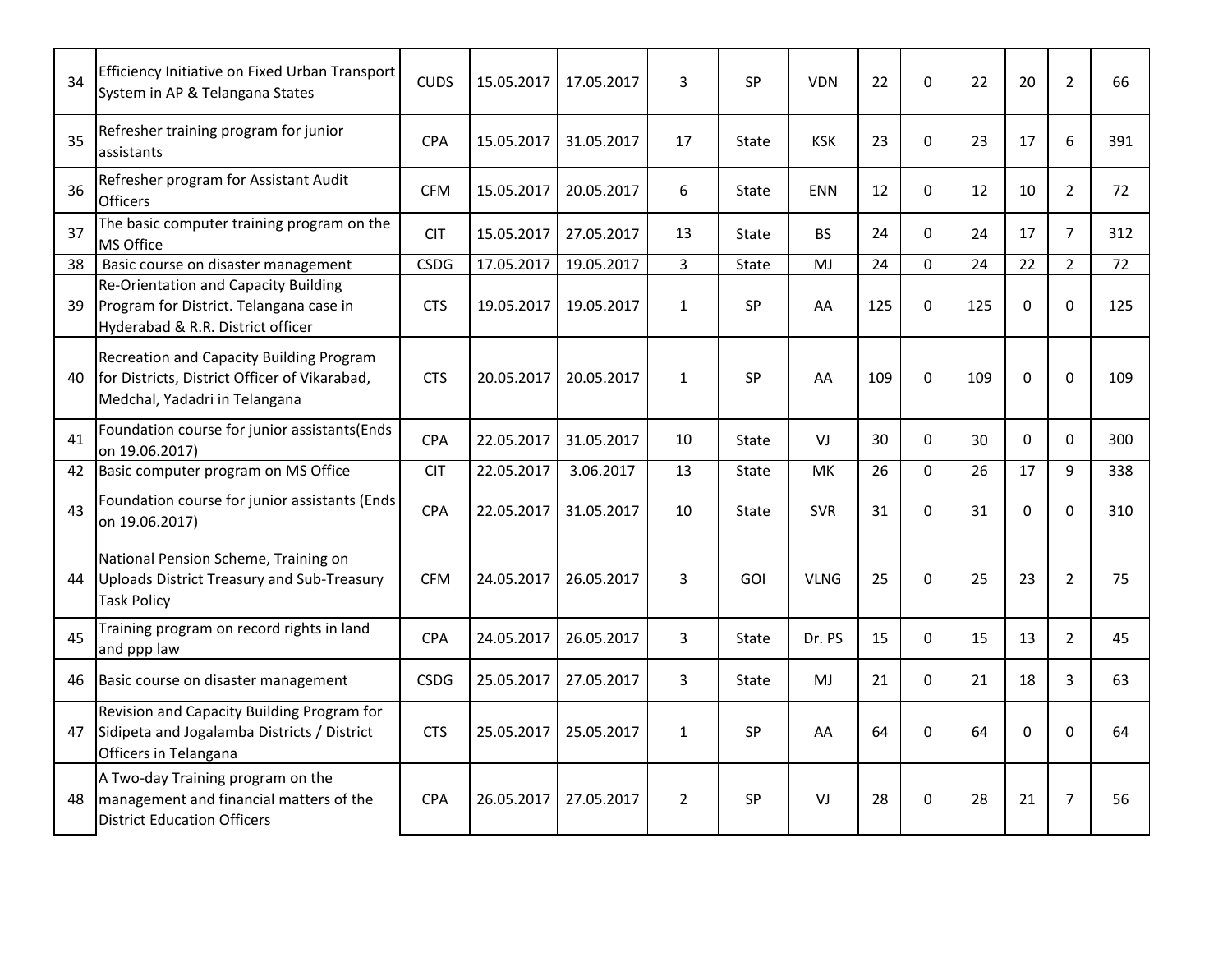| 49 | Workshop on the preparation of district<br>disaster management                                                               | <b>CSDG</b> | 26.05.2017 | 27.05.2017 | $\overline{2}$ | State        | <b>VKE</b>  | 19  | $\Omega$ | 19  | 17 | $\overline{2}$ | 38  |
|----|------------------------------------------------------------------------------------------------------------------------------|-------------|------------|------------|----------------|--------------|-------------|-----|----------|-----|----|----------------|-----|
| 50 | Revision & Capacity Building Program for<br>Khammam, New Gate and Mahabubnagar<br>Districts / District Officers in Telangana | <b>CTS</b>  | 27.05.2017 | 27.05.2017 | $\mathbf{1}$   | <b>SP</b>    | AA          | 131 | 0        | 131 | 0  | $\mathbf 0$    | 131 |
| 51 | ToT on Climate & Environment Literacy                                                                                        | <b>CSDG</b> | 29.05.2017 | 31.05.2017 | 3              | State        | <b>VKE</b>  | 16  | 0        | 16  | 15 | $\mathbf{1}$   | 48  |
| 52 | Training program in Conflict Management                                                                                      | <b>MDC</b>  | 29.05.2017 | 31.05.2017 | 3              | State        | Dr. NS      | 41  | $\Omega$ | 41  | 32 | 9              | 123 |
| 53 | Workshop on effective implementation of<br><b>Right to Education Act</b>                                                     | <b>CPA</b>  | 29.05.2017 | 31.05.2017 | 3              | GOI          | Dr. RM      | 16  | 0        | 16  | 15 | $\mathbf{1}$   | 48  |
| 54 | Refresher Training to Senior Assistant                                                                                       | <b>CPA</b>  | 29.05.2017 | 31.06.2017 | 5              | State        | Dr. GL      | 45  | 0        | 45  | 0  | $\mathbf{0}$   | 225 |
|    |                                                                                                                              |             |            | Jun-17     |                |              |             |     |          |     |    |                |     |
| 55 | Foundation course for Junior Assistants                                                                                      | <b>CPA</b>  | 01.06.17   | 19.06.17   | 19             | <b>State</b> | VJ          | 30  | 0        | 30  | 21 | 9              | 570 |
| 56 | Foundation course for Junior Assistants                                                                                      | <b>CPA</b>  | 01.06.17   | 19.06.17   | 19             | State        | <b>SVR</b>  | 31  | $\Omega$ | 31  | 18 | 13             | 589 |
| 57 | Basic awareness programme on Ms-Office                                                                                       | <b>CIT</b>  | 01.06.17   | 03.06.17   | 3              | State        | <b>MK</b>   | 26  | 0        | 26  | 17 | 9              | 78  |
| 58 | <b>Refresher Training to Senior Assistant</b>                                                                                | <b>CPA</b>  | 01.06.17   | 03.06.17   | 3              | State        | Dr.GL       | 46  | 0        | 46  |    |                | 138 |
| 59 | Training Programme on Conduct Rules and<br><b>Discliplinary Procedures</b>                                                   | <b>CPA</b>  | 01.06.17   | 03.06.17   | 3              | State        | <b>JMG</b>  | 22  | $\Omega$ | 22  | 16 | 6              | 66  |
| 60 | Sensitization on e-Governance Project Life<br>Cycle (eGLC)                                                                   | <b>CIT</b>  | 5.6.17     | 7.6.17     | 3              | GOI          | SA          | 21  | 0        | 21  | 20 | $\mathbf{1}$   | 63  |
| 61 | Pensions (Online Pensions Package) & NPS                                                                                     | <b>CFM</b>  | 06.06.17   | 09.06.17   | 4              | State        | <b>VLNG</b> | 25  | $\Omega$ | 25  | 21 | 4              | 100 |
| 62 | <b>Community Based Disaster Risk</b><br>Management                                                                           | <b>CSDG</b> | 06.06.17   | 08.06.17   | 3              | State        | <b>KSR</b>  | 32  | 0        | 32  | 25 | $\overline{7}$ | 96  |
| 63 | <b>Communication and Presentation Skills</b>                                                                                 | <b>MDC</b>  | 06.06.17   | 08.06.17   | 3              | State        | Dr.NS       | 41  | 0        | 41  | 35 | 6              | 123 |
| 64 | Advanced MS- Excel                                                                                                           | <b>CIT</b>  | 07.06.17   | 09.06.17   | $\overline{3}$ | <b>State</b> | <b>BS</b>   | 17  | 0        | 17  | 16 | $\mathbf{1}$   | 51  |
| 65 | Training Programme on Drafting of Parawise<br><b>Remarks in Court Cases</b>                                                  | <b>CPA</b>  | 07.06.17   | 09.06.17   | 3              | State        | VJ          | 39  | 0        | 39  | 34 | 5              | 117 |
| 66 | Refresher for Senior Auditors                                                                                                | <b>CFM</b>  | 12.06.17   | 17.06.17   | 6              | State        | <b>KSR</b>  | 24  | 0        | 24  | 15 | 9              | 144 |
| 67 | Basic Computer Training on MS- Office                                                                                        | <b>CIT</b>  | 12.06.17   | 24.06.17   | 13             | State        | SR          | 27  | 0        | 27  | 7  | 20             | 351 |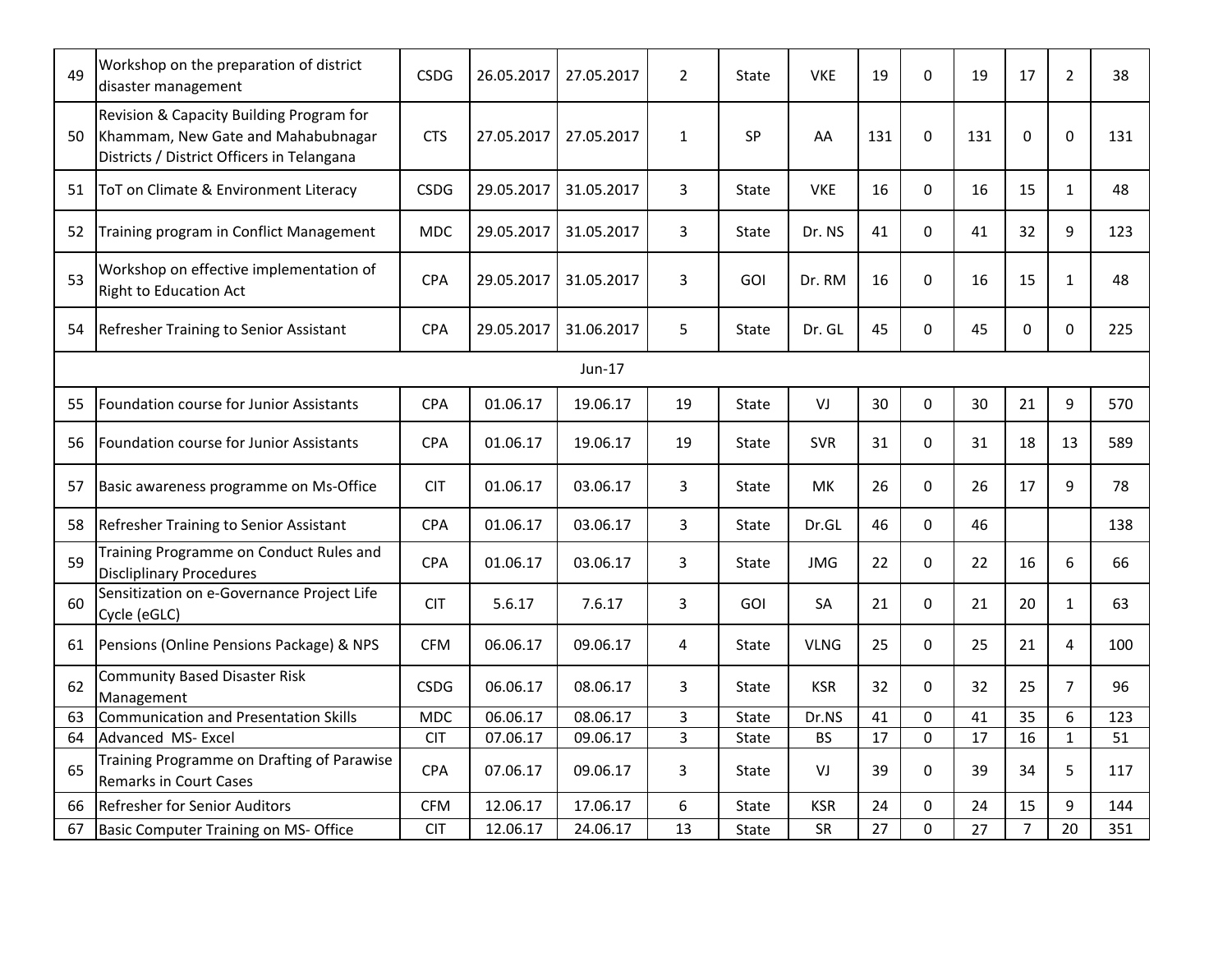| 68 | Foundation Course for Junior Assistants<br>(who were appointed on compassionate                                                                                                                | <b>CPA</b>  | 12.06.17 | 30.06.17 | 18             | State        | Dr.GL       | 26             | 0        | 26             | 21  | 5              | 468 |
|----|------------------------------------------------------------------------------------------------------------------------------------------------------------------------------------------------|-------------|----------|----------|----------------|--------------|-------------|----------------|----------|----------------|-----|----------------|-----|
| 69 | grounds)<br>Basic Course on Disaster Management                                                                                                                                                | <b>CSDG</b> | 13.06.17 | 15.06.17 | $\overline{3}$ | State        | MJ          | 30             | 0        | 30             | 26  | $\overline{4}$ | 90  |
| 70 | Orientation Training Programme for IAS<br>Officers of 2015 batch                                                                                                                               | <b>TMU</b>  | 16.06.17 | 30.06.17 | 14             | <b>State</b> | <b>ABN</b>  | $\overline{7}$ | 0        | $\overline{7}$ | 5   | $\overline{2}$ | 98  |
| 71 | <b>Re-Orientation &amp; Capacity Building</b><br>Programme for District Officers of<br>Mahabubnagar, Nagar Kurnool, Vanaparthy<br>and Jogulamba Gadwal District in the<br>Context of Telangana | <b>TMU</b>  | 17.06.17 | 17.06.17 | $\mathbf{1}$   | SP           | Dr.AA       | 183            | $\Omega$ | 183            | 156 | 27             | 183 |
| 72 | Refresher Training Programme for<br>STOs/JAOs                                                                                                                                                  | <b>CFM</b>  | 19.06.17 | 24.06.17 | 6              | State        | <b>VLNG</b> | 20             | $\Omega$ | 20             | 18  | $\overline{2}$ | 120 |
| 73 | Refresher Training Programme for Sr.<br><b>Auditors</b>                                                                                                                                        | <b>CFM</b>  | 19.06.17 | 24.06.17 | 6              | State        | <b>KSR</b>  | 21             | $\Omega$ | 21             | 17  | 4              | 126 |
| 74 | Training Programme on Advanced MS- Excel                                                                                                                                                       | <b>CIT</b>  | 20.06.17 | 24.06.17 | 5              | State        | <b>BS</b>   | 33             | $\Omega$ | 33             | 22  | 11             | 165 |
| 75 | Change Management                                                                                                                                                                              | <b>MDC</b>  | 21.06.17 | 23.06.17 | 3              | State        | Dr.NS       | 18             | 0        | 18             | 16  | $\overline{2}$ | 54  |
| 76 | Training Programme on Urban Floods;<br>Challenges & Mitigation Measures                                                                                                                        | <b>CSDG</b> | 28.06.17 | 30.06.17 | 3              | SP           | <b>VKE</b>  | 19             | $\Omega$ | 19             | 17  | $\overline{2}$ | 57  |
| 77 | <b>Cyber Security</b>                                                                                                                                                                          | <b>CIT</b>  | 28.06.17 | 30.06.17 | $\overline{3}$ | State        | MK          | 28             | 0        | 28             | 23  | 5              | 84  |
| 78 | Re-orientation & Capacity Building<br>programme for District Officers of Medak,<br>Sangareddy, Nalgonda & Suryapet Districts<br>in the Context of Telangana                                    | TMU         | 29.06.17 | 29.06.17 | $\mathbf{1}$   | SP           | Dr.AA       | 132            | 0        | 132            | 112 | 20             | 132 |
| 79 | Orientation Capsule for Administration<br>Officers - AMRUT                                                                                                                                     | <b>CUDS</b> | 29.06.17 | 30.06.17 | $\overline{2}$ | SP           | Dr.VDN      | 17             | 0        | 17             | 13  | $\overline{a}$ | 34  |
| 80 | School Safety & Preaparation of School<br>safety plan - Medak (Off campus)                                                                                                                     | <b>CSDG</b> | 29.06.17 | 30.06.17 | $\overline{2}$ | State        | MJ          | 33             | $\Omega$ | 33             |     |                | 66  |
| 81 | One day training Programme on RTI Act to<br>Newly Recruitement PIOs/APIOs/1 <sup>st</sup> AAS of<br><b>HMDA</b>                                                                                | <b>CPA</b>  | 30.06.17 | 30.06.17 | $\mathbf{1}$   | SP           | <b>GJR</b>  | 25             | 0        | 25             |     |                | 25  |
|    |                                                                                                                                                                                                |             |          | Jul-17   |                |              |             |                |          |                |     |                |     |
| 82 | Orientation Training Programme for IAS<br>Officers of 2015 batch                                                                                                                               | <b>TMU</b>  | 01.07.17 | 25.07.17 | 14             | State        | <b>ABN</b>  | $\overline{7}$ | 0        | $\overline{7}$ | 5   | $\overline{2}$ | 98  |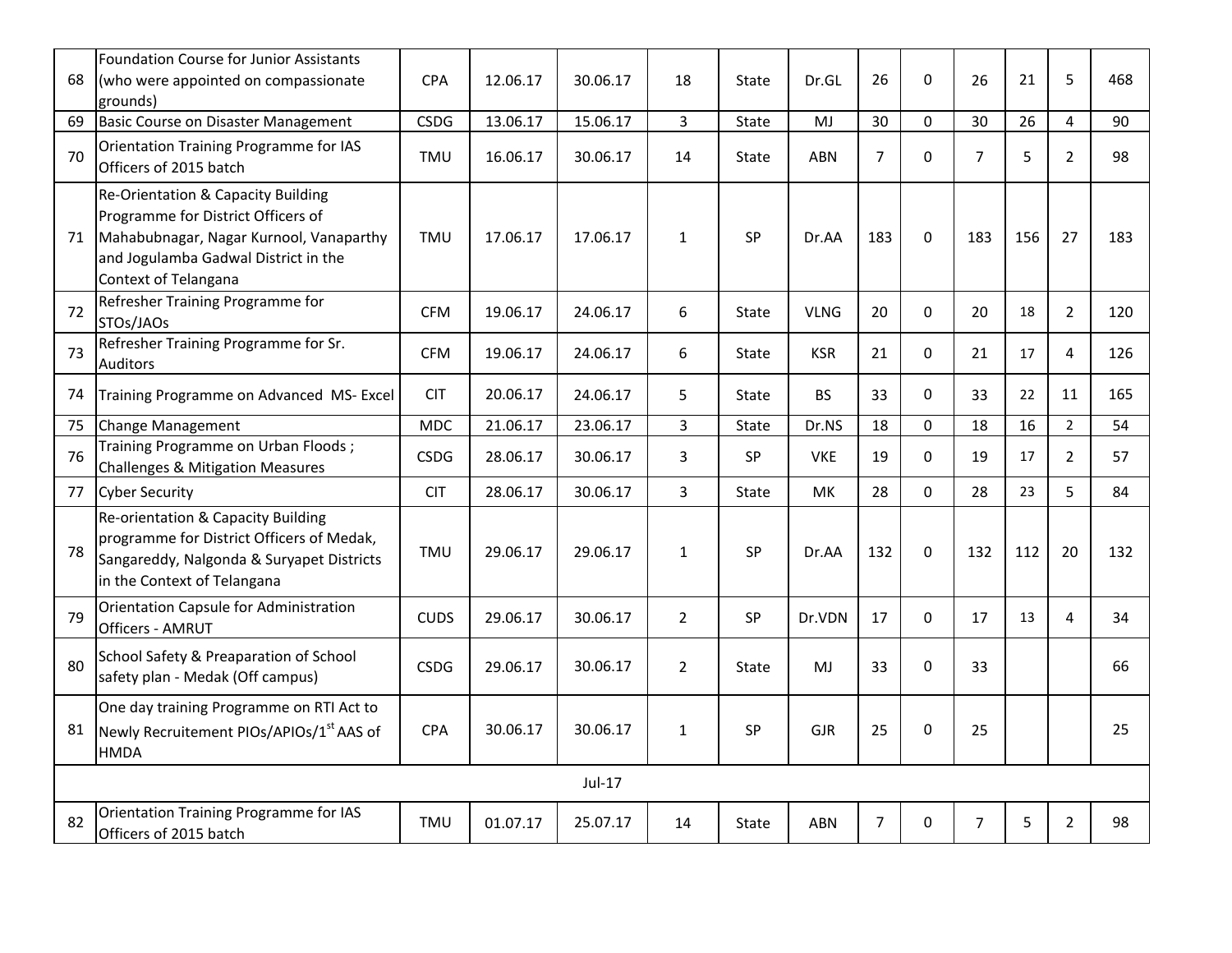| 83  | Orientation Capsule for Administration<br><b>Officers - AMRUT</b>                                                                                       | <b>CUDS</b> | 01.07.17 | 01.07.17 | $\mathbf{1}$   | <b>SP</b>    | <b>VDN</b>  | 17  | $\mathbf{0}$ | 17  | 13  | 4              | 17   |
|-----|---------------------------------------------------------------------------------------------------------------------------------------------------------|-------------|----------|----------|----------------|--------------|-------------|-----|--------------|-----|-----|----------------|------|
| 84  | <b>Foundation Course for Junior Assistants</b><br>(who were appointed on compassionate<br>grounds)                                                      | <b>CPA</b>  | 01.07.17 | 13.07.17 | 13             | State        | Dr.GL       | 26  | $\Omega$     | 26  | 21  | 5              | 338  |
| 85  | Foundation Course for Junior Assistants                                                                                                                 | CPA         | 03.07.17 | 31.07.17 | 23             | <b>State</b> | <b>SVR</b>  | 29  | $\mathbf{0}$ | 29  | 20  | 9              | 667  |
| 86  | Basic Course on Disaster Management                                                                                                                     | <b>CSDG</b> | 04.07.17 | 06.07.17 | 3              | State        | <b>KSR</b>  | 21  | $\Omega$     | 21  | 15  | 6              | 63   |
| 87  | Training Programme on Total Quality<br>Management                                                                                                       | <b>MDC</b>  | 04.07.17 | 06.07.17 | 3              | State        | <b>NS</b>   | 43  | $\Omega$     | 43  | 28  | 15             | 129  |
| 88  | Workshop on Preparation of District Disaster<br>Management Plan                                                                                         | <b>CSDG</b> | 05.07.17 | 06.07.17 | $\overline{2}$ | <b>State</b> | <b>VKE</b>  | 27  | $\Omega$     | 27  | 25  | $\overline{2}$ | 54   |
| 89  | Orientation Capsule for (Town Planning) on<br>AMRUT - Andhra Pradesh -                                                                                  | <b>CUDS</b> | 05.07.17 | 07.07.17 | 3              | SP           | <b>VDN</b>  | 20  | $\Omega$     | 20  | 12  | 8              | 60   |
| 90  | Orientation Capsule for (Town Planning) on<br>AMRUT - Andhra Pradesh -                                                                                  | <b>CUDS</b> | 05.07.17 | 07.07.17 | 3              | SP           | <b>VDN</b>  | 16  | $\Omega$     | 16  | 14  | $\overline{2}$ | 48   |
| 91  | Training Programme on Conduct Rules and<br><b>Discliplinary Procedures</b>                                                                              | <b>CPA</b>  | 05.07.17 | 07.07.17 | 3              | State        | <b>JMG</b>  | 21  | $\Omega$     | 21  | 16  | 5              | 63   |
| 92  | Training Programme on Management of<br>Hostels for SC/ST/BC Minorities Welfare                                                                          | <b>CPA</b>  | 13.07.17 | 15.07.17 | 3              | GOI          | <b>GJR</b>  | 26  | $\Omega$     | 26  | 18  | 8              | 78   |
| 93  | Training Programme on Advance Ms-Excel                                                                                                                  | <b>CIT</b>  | 13.07.17 | 15.07.17 | 3              | State        | SR          | 46  | $\Omega$     | 46  | 40  | 6              | 138  |
| 94  | 165 <sup>th</sup> Induction Training Programme for<br>Junior Accountants / Senior Accountants                                                           | <b>CFM</b>  | 13.07.17 | 31.07.17 | 75             | State        | <b>YS</b>   | 28  | $\Omega$     | 28  | 21  | $\overline{7}$ | 2100 |
| 95  | Study Tour for Haryana Civil Services Officers<br>of Harayana State (2016 Batch)                                                                        | <b>CUDS</b> | 17.07.17 | 19.07.17 | 3              | <b>SP</b>    | <b>VDN</b>  | 28  | $\mathbf{0}$ | 28  | 23  | 5              | 84   |
| 96  | Basic Computer Training on MS- Office                                                                                                                   | <b>CIT</b>  | 17.07.17 | 29.07.17 | 13             | State        | MK          | 48  | $\Omega$     | 48  | 10  | 38             | 624  |
| 97  | Training Programme to Group A & B Officers<br><b>GSI</b>                                                                                                | <b>CPA</b>  | 17.07.17 | 22.07.17 | 6              | SP           | <b>JMG</b>  | 20  | $\Omega$     | 20  | 15  | 5              | 120  |
| 98  | Re-Orientation & Capacity Building<br>Programme for District Officers of<br>Nizamabad, Kamareddy, Jagtial and<br>Peddapalle in the Context of Telangana | TMU         | 18.07.17 | 18.07.17 | $\mathbf{1}$   | SP           | AA          | 147 | $\Omega$     | 147 | 136 | 11             | 147  |
| 99  | Refresher Training Programme for SAs/JAs                                                                                                                | <b>CFM</b>  | 18.07.17 | 29.07.17 | 14             | State        | <b>VLNG</b> | 22  | $\Omega$     | 22  | 20  | $\overline{2}$ | 308  |
| 100 | Refresher Training Programme for Senior<br><b>Auditors</b>                                                                                              | <b>CFM</b>  | 18.07.17 | 22.07.17 | 5              | State        | <b>KSR</b>  | 22  | $\Omega$     | 22  | 17  | 5              | 110  |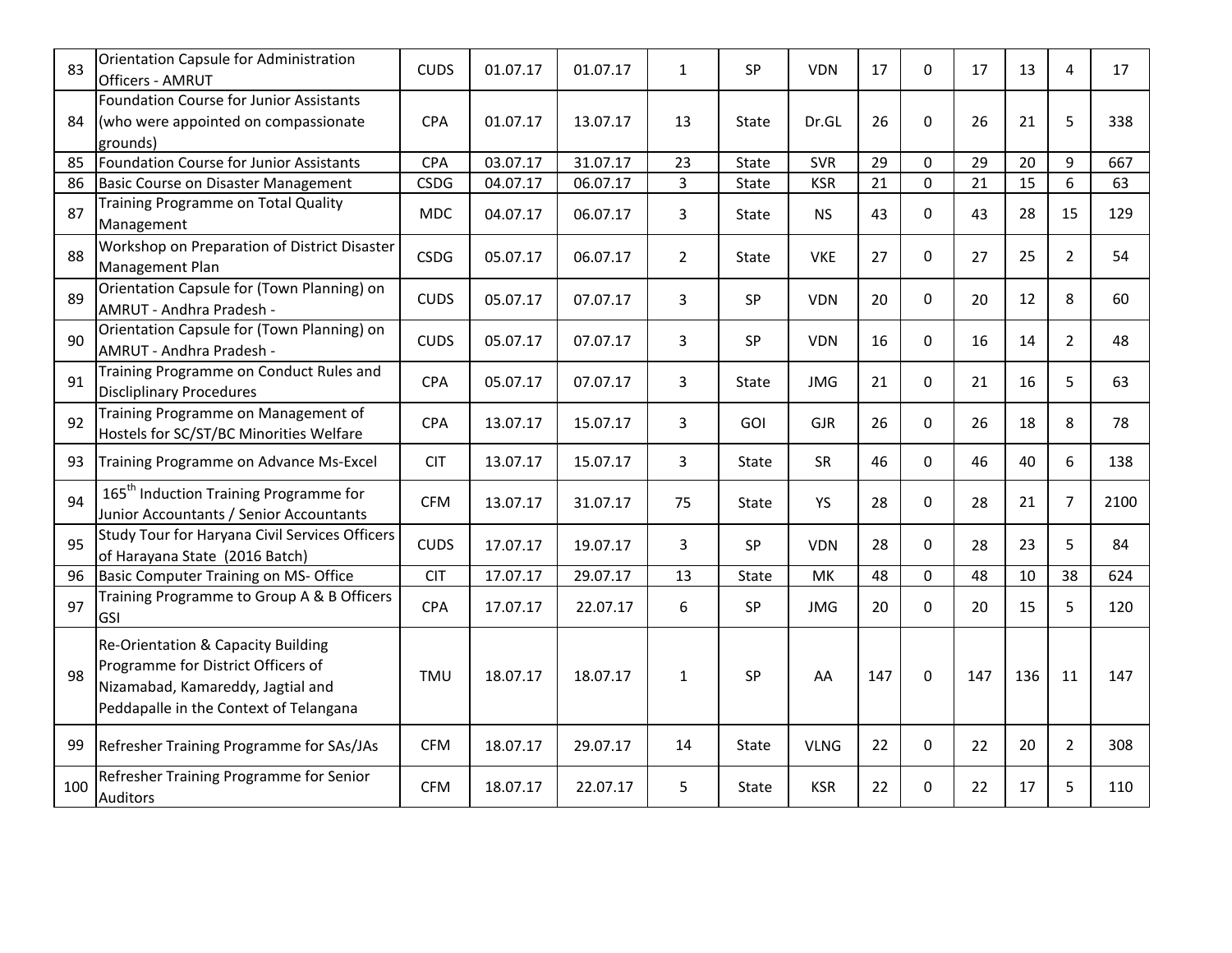| 101 | Re-Orientation & Capacity Building<br>Programme for District Officers of Adilabad,<br>Nirmal, Kumarambheen, and Mancherial in<br>the Context of Telangana | TMU         | 19.07.17 | 19.07.17 | $\mathbf{1}$   | SP           | AA          | 132 | $\Omega$     | 132 | 123 | 9              | 132 |
|-----|-----------------------------------------------------------------------------------------------------------------------------------------------------------|-------------|----------|----------|----------------|--------------|-------------|-----|--------------|-----|-----|----------------|-----|
| 102 | Orientation Programme on DOM to Heads of<br>Offices (above Superintendent<br>cadre/Mandal level/Divisional level/Doctors<br>of DDOs/Managers)             | CPA         | 20.07.17 | 22.07.17 | 3              | State        | <b>SVR</b>  | 33  | $\mathbf{0}$ | 33  | 22  | 11             | 99  |
| 103 | School Safety & Preparation of School Safety<br>Plan                                                                                                      | <b>CSDG</b> | 21.07.17 | 22.07.17 | $\overline{2}$ | State        | MJ          | 25  | 0            | 25  | 22  | 3              | 50  |
| 104 | Orientation Training Programme on AMRUT<br>for the State of A.P                                                                                           | <b>CUDS</b> | 24.07.17 | 26.07.17 | 3              | SP           | <b>VDN</b>  | 16  | $\Omega$     | 16  | 14  | $\overline{2}$ | 48  |
|     | 105 e-Governance Project Life Cycle - Case Study                                                                                                          | <b>CIT</b>  | 24.07.17 | 28.07.17 | 5              | State        | <b>SA</b>   | 19  | $\Omega$     | 19  | 15  | 4              | 95  |
|     | 106 Design of Training                                                                                                                                    | <b>TMU</b>  | 24.07.17 | 28.07.17 | 5              | GOI          | <b>ENN</b>  | 9   | 3            | 12  | 8   | 4              | 60  |
| 107 | Refresher Training Programme for<br>ATOs/AAOs/APPOs                                                                                                       | <b>CFM</b>  | 24.07.17 | 29.07.17 | 6              | State        | <b>VLNG</b> | 15  | 0            | 15  | 13  | $\overline{2}$ | 90  |
| 108 | Refresher Training Programme for Senior<br><b>Auditors</b>                                                                                                | <b>CFM</b>  | 24.07.17 | 29.07.17 | 6              | State        | <b>KSR</b>  | 23  | $\Omega$     | 23  | 17  | 6              | 138 |
| 109 | Basic Computer Training on MS- Office                                                                                                                     | <b>CIT</b>  | 24.07.17 | 31.07.17 | 8              | State        | <b>BS</b>   | 34  | 0            | 34  | 28  | 6              | 272 |
| 110 | Training Programme on E - Governance & IT<br>Applications                                                                                                 | <b>CUDS</b> | 27.7.17  | 29.7.17  | 3              | <b>SP</b>    | <b>VDN</b>  | 17  | 0            | 17  | 14  | 3              | 51  |
| 111 | Training Programme on Advance Ms - Excel                                                                                                                  | <b>CIT</b>  | 31.07.17 | 31.07.17 | $\mathbf{1}$   | State        | <b>SR</b>   | 55  | 0            | 55  | 44  | 11             | 55  |
|     |                                                                                                                                                           |             |          | Aug-17   |                |              |             |     |              |     |     |                |     |
|     | 112 Foundation Course for Junior Assistants                                                                                                               | <b>CPA</b>  | 01.08.17 | 01.08.17 | $\mathbf{1}$   | State        | <b>SVR</b>  | 29  | $\Omega$     | 29  | 20  | 9              | 29  |
| 113 | 165 <sup>th</sup> Induction Training Programme for<br>Junior Accountants / Senior Accountants                                                             | <b>CFM</b>  | 01.08.17 | 31.08.17 | 31             | State        | YS          | 29  | 0            | 29  | 21  | 8              | 899 |
| 114 | Basic Computer Training on MS- Office                                                                                                                     | <b>CIT</b>  | 01.08.17 | 05.08.17 | 5              | State        | <b>BS</b>   | 34  | 0            | 34  | 28  | 6              | 170 |
| 115 | Training Programme on Advance Ms - Excel                                                                                                                  | <b>CIT</b>  | 01.08.17 | 02.08.17 | $\overline{2}$ | State        | SR          | 55  | 0            | 55  | 44  | 11             | 110 |
| 116 | Training Programme on Conduct Rules and<br><b>Discliplinary Procedures</b>                                                                                | CPA         | 01.08.17 | 03.08.17 | 3              | State        | <b>JMG</b>  | 11  | $\Omega$     | 11  | 8   | 3              | 33  |
|     | 117 Software, Hardware Networking solutions                                                                                                               | <b>CIT</b>  | 07.08.17 | 11.08.17 | 5              | <b>State</b> | <b>BS</b>   | 44  | $\Omega$     | 44  | 40  | 4              | 220 |
|     | 118 Communication and Presentation Skills                                                                                                                 | <b>MDC</b>  | 08.08.17 | 10.08.17 | $\overline{3}$ | <b>State</b> | Dr.AA       | 48  | $\Omega$     | 48  | 33  | 15             | 144 |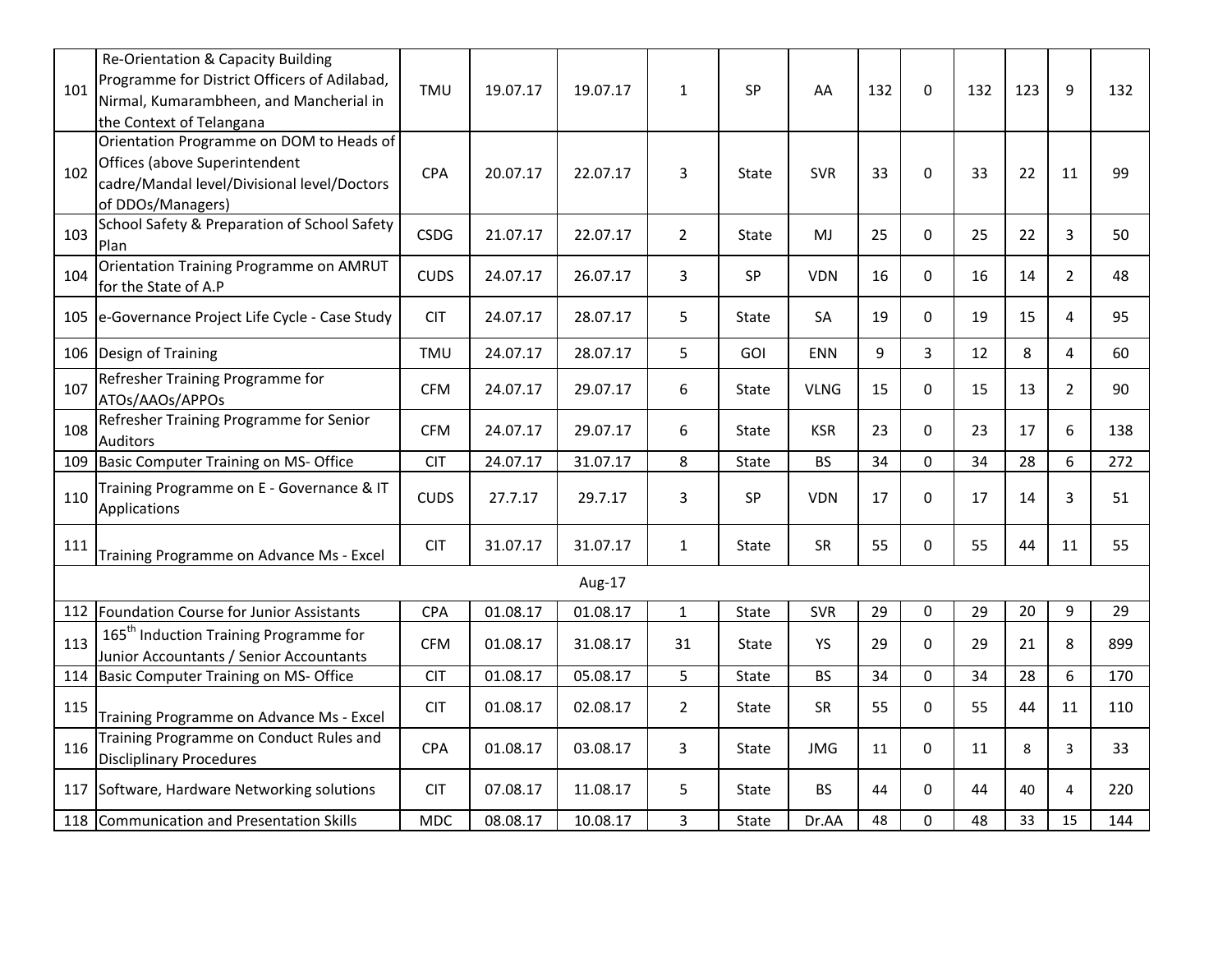| 119 | e- learning throught COMMIT - ToT to DeLF<br>Team (DoPT Sponsored programme)                                | <b>CIT</b>  | 10.08.17 | 11.08.17 | $\overline{2}$ | <b>SP</b>    | SA         | 100 | 0            | 100 | 92  | 8              | 200  |
|-----|-------------------------------------------------------------------------------------------------------------|-------------|----------|----------|----------------|--------------|------------|-----|--------------|-----|-----|----------------|------|
| 120 | Foundation Course for Jr. Asst.                                                                             | CPA         | 17.08.17 | 31.08.17 | 15             | State        | <b>KSK</b> | 49  | $\Omega$     | 49  | 40  | 9              | 735  |
| 121 | School Safety & Preparation of School Safety<br>Plan (Off campus)                                           | <b>CSDG</b> | 18.08.17 | 19.08.17 | $\overline{2}$ | State        | MJ         | 32  | $\mathbf{0}$ | 32  | 30  | $\overline{2}$ | 64   |
| 122 | Preparation of EoI, DPR & RFP (EDR)                                                                         | <b>CIT</b>  | 21.08.17 | 23.08.17 | 3              | <b>GOI</b>   | <b>SA</b>  | 25  | 0            | 25  | 23  | $\overline{2}$ | 75   |
| 123 | <b>Refresher for Junior Auditors</b>                                                                        | <b>CFM</b>  | 21.08.17 | 31.08.17 | 11             | State        | <b>KSR</b> | 28  | 0            | 28  | 22  | 6              | 308  |
| 124 | E-Governance & IT Applications                                                                              | <b>CUDS</b> | 22.08.17 | 24.08.17 | $\overline{3}$ | SP           | <b>CRB</b> | 30  | $\mathbf 0$  | 30  | 25  | 5              | 90   |
| 125 | Training Programme on Drafting of Parawise<br><b>Remarks in Court Cases</b>                                 | <b>CPA</b>  | 28.08.17 | 30.08.17 | 3              | State        | Dr.GL      | 41  | 0            | 41  | 32  | 9              | 123  |
| 126 | Induction Training Programme for newly<br>recruited Engineers from GHMC                                     | <b>CUDS</b> | 28.08.17 | 31.08.17 | 4              | SP           | Dr.CNR     | 40  | $\Omega$     | 40  | 34  | 6              | 160  |
| 127 | Training Programme on Change<br>Management                                                                  | <b>MDC</b>  | 29.08.17 | 31.08.17 | $\overline{3}$ | GOI          | Dr.AA      | 31  | $\Omega$     | 31  | 20  | 11             | 93   |
| 128 | Training Programme on Capacity Building<br>on RFTLARR Act 2013 for Officers & Officials<br>of Revenue Dept. | <b>CPA</b>  | 29.08.17 | 31.08.17 | 3              | State        | Dr.PS      | 15  | $\Omega$     | 15  | 12  | 3              | 45   |
| 129 | Training on e-Office Mangement                                                                              | <b>CIT</b>  | 29.08.17 | 31.08.17 | 3              | <b>GOI</b>   | <b>SA</b>  | 33  | 0            | 33  | 28  | 5              | 99   |
| 130 | e- learning throught COMMIT - ToT to DeLF<br>Team (DoPT Sponsored programme)                                | <b>CIT</b>  |          |          | 6              | <b>SP</b>    | SA         | 31  | 0            | 31  |     |                | 186  |
|     |                                                                                                             |             |          | Sep-17   |                |              |            |     |              |     |     |                |      |
| 131 | 165 <sup>th</sup> Induction Training Programme for<br>Junior Accountants / Senior Accountants               | <b>CFM</b>  | 01.09.17 | 25.09.17 | 25             | State        | YS         | 29  | $\Omega$     | 29  | 21  | 8              | 725  |
| 132 | Foundation Course for Jr. Asst.                                                                             | <b>CPA</b>  | 01.09.17 | 16.09.17 | 16             | <b>State</b> | <b>KSK</b> | 49  | $\Omega$     | 49  | 40  | 9              | 784  |
| 133 | Refresher for Junior Auditors                                                                               | <b>CFM</b>  | 01.09.17 | 01.09.17 | $\mathbf{1}$   | State        | <b>KSR</b> | 28  | 0            | 28  | 22  | 6              | 28   |
| 134 | Induction Training Programme for newly<br>recruited Engineers from GHMC                                     | <b>CUDS</b> | 01.09.17 | 01.09.17 | $\mathbf{1}$   | SP           | Dr.CNR     | 40  | $\Omega$     | 40  | 34  | 6              | 40   |
| 135 | 92 <sup>nd</sup> Foundation Course for AIS, CCS, IES &<br><b>ISS Officers</b>                               | TMU         | 04.09.17 | 30.09.17 | 27             | SP           | ABN, JDG   | 5   | 202          | 207 | 147 | 60             | 5589 |
| 136 | Income Tax, CPS Uploads for ATOs/STOs/SAs<br>of T & A Dept.                                                 | <b>CFM</b>  | 05.09.17 | 07.09.17 | 3              | State        | <b>YS</b>  | 35  | $\Omega$     | 35  | 27  | 8              | 105  |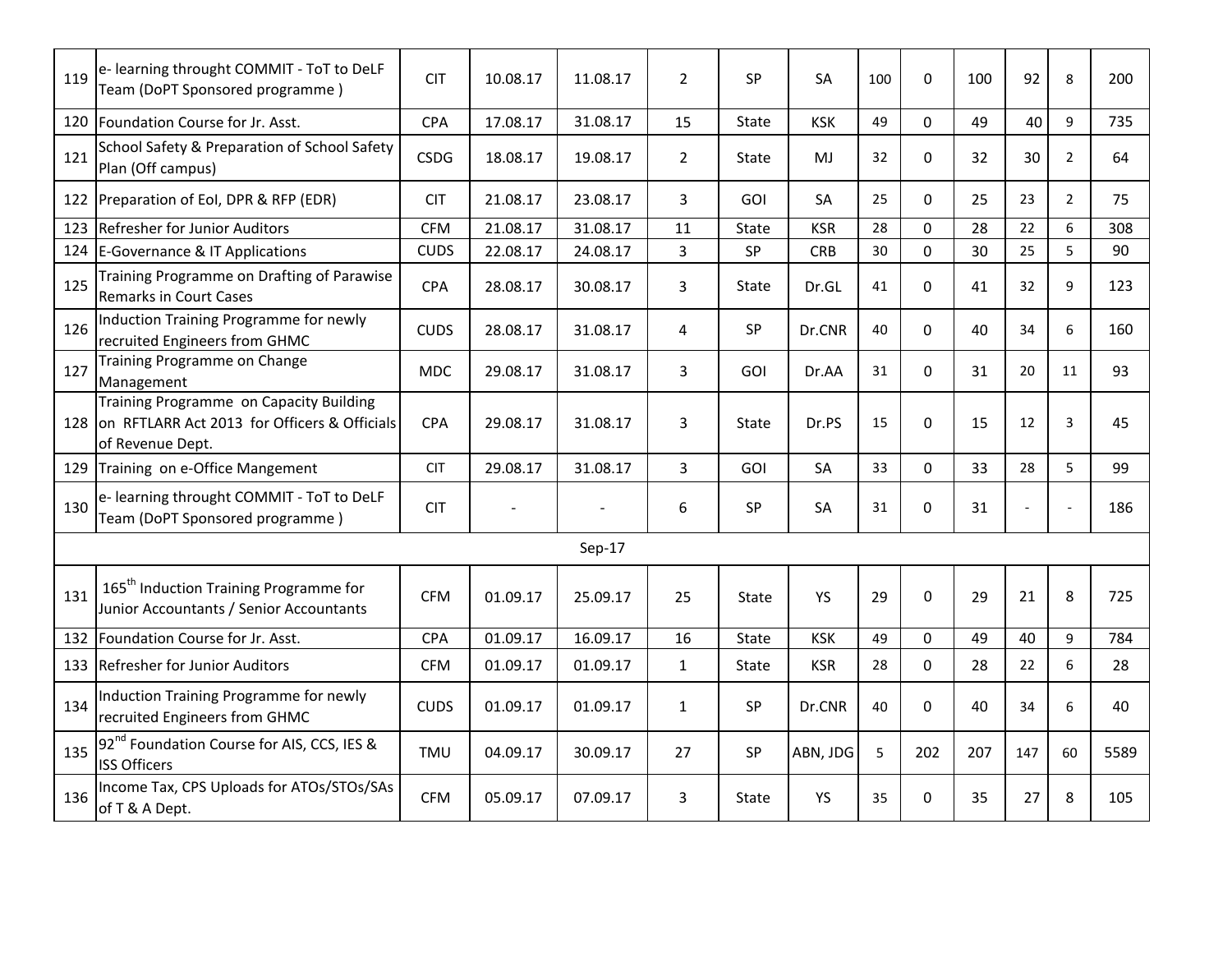| 137 | Orientation Training Programme on AMRUT<br>for Admn. Officers of MP                     | <b>CUDS</b> | 11.09.17 | 13.09.17 | 3              | <b>SP</b>    | Dr.VDN      | 0         | 30          | 30   | 28                       | 2            | 90   |
|-----|-----------------------------------------------------------------------------------------|-------------|----------|----------|----------------|--------------|-------------|-----------|-------------|------|--------------------------|--------------|------|
| 138 | Induction Training Programme for newly<br>recruited Engineers from GHMC                 | <b>CUDS</b> | 12.09.17 | 16.09.17 | 5              | SP           | Dr.CNR      | 45        | 0           | 45   | 28                       | 17           | 225  |
| 139 | Orientation Training on AMRUT for Finance<br>& Revenue Officers of MP                   | <b>CUDS</b> | 14.09.17 | 16.09.17 | 3              | SP           | Dr.VDN      | 0         | 27          | 27   | 26                       | $\mathbf{1}$ | 81   |
| 140 | Workshop on Preparation of DDMP                                                         | <b>CSDG</b> | 14.09.17 | 15.09.17 | $\overline{2}$ | State        | <b>VKE</b>  | 16        | $\Omega$    | 16   | 10                       | 6            | 32   |
| 141 | Scrutiny of Bills and PD Accounts                                                       | <b>CFM</b>  | 21.09.17 | 23.09.17 | 3              | <b>State</b> | <b>VLNG</b> | 28        | $\Omega$    | 28   | 23                       | 5            | 84   |
| 142 | Basic Course on Disaster Management                                                     | <b>CSDG</b> | 21.09.17 | 23.09.17 | $\overline{3}$ | State        | <b>KSR</b>  | 31        | $\Omega$    | 31   | 23                       | 8            | 93   |
| 143 | Orientation Training Programme on AMRUT<br>for Admn. Officers of MP                     | <b>CUDS</b> | 21.09.17 | 23.09.17 | 3              | <b>SP</b>    | Dr.VDN      | 0         | 21          | 21   | 17                       | 4            | 63   |
| 144 | Orientation Training Programme on AMRUT<br>for Engineers & Public Health Officers of MP | <b>CUDS</b> | 25.09.17 | 27.09.17 | 3              | SP           | Dr.VDN      | 0         | 24          | 24   | 14                       | 10           | 72   |
| 145 | e- learning throught COMMIT - ToT to DeLF<br>Team (DoPT Sponsored programme)            | <b>CIT</b>  |          |          | 6              | <b>SP</b>    | <b>SA</b>   | $\pmb{0}$ | 960         | 960  | $\overline{\phantom{a}}$ |              | 5760 |
|     |                                                                                         |             |          | Oct-17   |                |              |             |           |             |      |                          |              |      |
| 146 | 92 <sup>nd</sup> Foundation Course for AIS, CCS, IES &<br><b>ISS Officers</b>           | <b>TMU</b>  | 01.10.17 | 31.10.17 | 31             | SP           | ABN, JDG    | 5         | 202         | 207  | 147                      | 60           | 6417 |
| 147 | Orientation Training Programme on Amrut<br>for the State of Madhya Pradesh              | <b>CUDS</b> | 05.10.17 | 07.10.17 | 3              | SP           | Dr.VDN      | 0         | 20          | 20   | 20                       | $\mathbf 0$  | 60   |
| 148 | Induction Training Programme for Newly<br><b>Recruited GHMC Engineers</b>               | <b>CUDS</b> | 09.10.17 | 13.10.17 | 5              | <b>SP</b>    | Dr.VDN      | 43        | $\Omega$    | 43   | 26                       | 17           | 215  |
| 149 | Induction Training Programme for Newly<br><b>Recruited GHMC Engineers</b>               | <b>CUDS</b> | 23.10.17 | 27.10.17 | 5              | SP           | Dr.CNR      | 47        | $\mathbf 0$ | 47   | 25                       | 22           | 235  |
| 150 | Induction Training Programme for Newly<br><b>Recruited GHMC Engineers</b>               | <b>CUDS</b> | 30.10.17 | 31.10.17 | $\overline{2}$ | SP           | Dr.CNR      | 41        | $\Omega$    | 41   | 19                       | 22           | 82   |
| 151 | e- learning throught COMMIT - ToT to DeLF<br>Team (DoPT Sponsored programme)            | <b>CIT</b>  |          |          | 6              | SP           | SA          | 0         | 0           | 1170 | $\overline{a}$           |              | 7020 |
|     |                                                                                         |             |          | Nov-17   |                |              |             |           |             |      |                          |              |      |
| 152 | Induction Training Programme for Newly<br><b>Recruited GHMC Engineers</b>               | <b>CUDS</b> | 01.11.17 | 03.11.17 | 3              | <b>SP</b>    | Dr.CNR      | 41        | $\mathbf 0$ | 41   | 19                       | 22           | 123  |
| 153 | 92 <sup>nd</sup> Foundation Course for AIS, CCS, IES &<br><b>ISS Officers</b>           | <b>TMU</b>  | 01.11.17 | 30.11.17 | 30             | <b>SP</b>    | ABN, JDG    | 5         | 202         | 207  | 147                      | 60           | 6210 |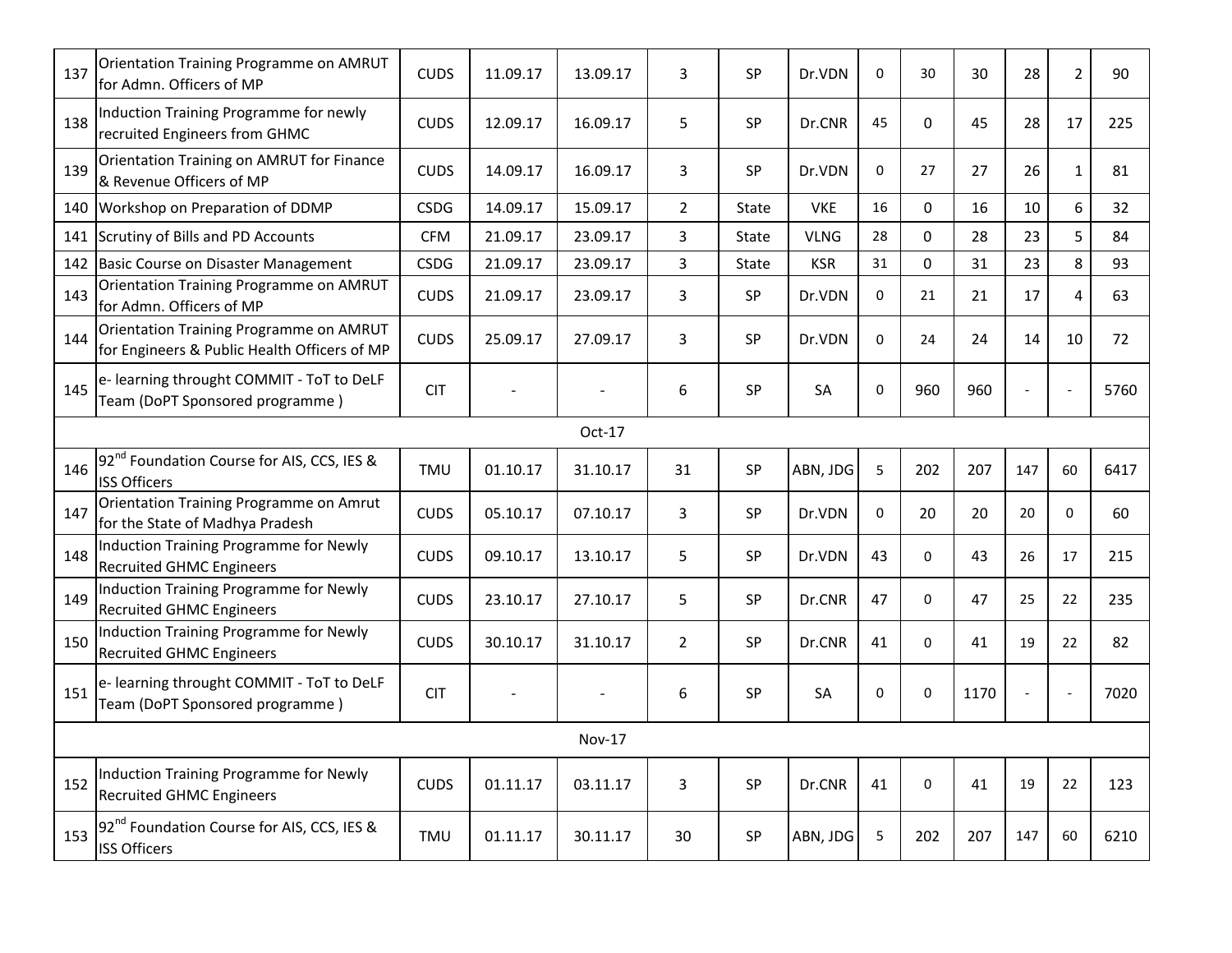|     | Training Programme on Sexual Harassment<br>154 of Women at Workplace Act, 2013 for HAL<br><b>Officers</b>                    | <b>CUDS</b> | 02.11.17 | 03.11.17 | $\overline{2}$ | SP        | Dr.VDN     | 30             | $\mathbf 0$ | 30             | 17                       | 13             | 60   |
|-----|------------------------------------------------------------------------------------------------------------------------------|-------------|----------|----------|----------------|-----------|------------|----------------|-------------|----------------|--------------------------|----------------|------|
| 155 | Integrated Training Programme for Newly<br>recruited Engineers of GHMC                                                       | <b>CUDS</b> | 06.11.17 | 10.11.17 | 5              | SP        | Dr.CNR     | 58             | $\mathbf 0$ | 58             | 34                       | 24             | 290  |
| 156 | Training Programme on Computer Skills for<br>MA & UD Officers of Telangana State                                             | <b>CUDS</b> | 08.11.17 | 10.11.17 | 3              | SP        | <b>RS</b>  | 14             | $\mathbf 0$ | 14             | 13                       | $\mathbf{1}$   | 42   |
| 157 | Training Programme on Sexual Harassment<br>of Women at Workplace Act, 2013                                                   | <b>CUDS</b> | 17.11.17 | 18.11.17 | $\overline{2}$ | SP        | Dr.VDN     | 26             | 0           | 26             | 10                       | 16             | 52   |
|     | Training Programme on Sewerage & Septage<br>158 Management for UADD officers of Madhya<br>Pradesh (AMRUT)                    | <b>CUDS</b> | 20.11.17 | 22.11.17 | 3              | SP        | <b>CRB</b> | $\mathbf 0$    | 19          | 19             | 15                       | 4              | 57   |
| 159 | Refresher Training Programme for<br>Ministerial Staff of SVP NPA                                                             | <b>CPA</b>  | 27.11.17 | 30.11.17 | 4              | <b>SP</b> | <b>JMG</b> | 37             | $\mathbf 0$ | 37             | 34                       | 3              | 148  |
|     | Training Programme on Capacity Building for<br>160 IT Cadre of Andaman & Nicobar<br>Administration                           | <b>CIT</b>  | 30.11.17 | 30.11.17 | $\mathbf{1}$   | <b>SP</b> | <b>SA</b>  | 0              | 30          | 30             | 21                       | 9              | 30   |
| 161 | e- learning throught COMMIT - ToT to DeLF<br>Team (DoPT Sponsored programme)                                                 | <b>CIT</b>  |          |          | 6              | SP        | SA         | 57             | $\mathbf 0$ | 57             | $\overline{\phantom{a}}$ |                | 342  |
|     |                                                                                                                              |             |          | Dec-17   |                |           |            |                |             |                |                          |                |      |
| 162 | 92 <sup>nd</sup> Foundation Course for AIS, CCS, IES &<br><b>ISS Officers</b>                                                | <b>TMU</b>  | 01.12.17 | 15.12.17 | 15             | SP        | ABN, JDG   | 5              | 202         | 207            | 147                      | 60             | 3105 |
|     | 10 weeks Field Training Programmme for the<br>163 Section officers (Group - B) CSS in promotion<br>zone as under secretaries | <b>CPA</b>  | 04.12.17 | 13.12.17 | 10             | <b>SP</b> | Dr.PS      | $\overline{7}$ | $\Omega$    | $\overline{7}$ | 3                        | $\overline{4}$ | 70   |
| 164 | Refresher Training Programme for<br>Ministerial Staff of SVP NPA                                                             | <b>CPA</b>  | 04.12.17 | 07.12.17 | 4              | SP        | <b>JMG</b> | 37             | $\Omega$    | 37             | 36                       | $\mathbf{1}$   | 148  |
|     | Maharastra Institute of Labour Studies<br>165 (MILS) - Govt. of Maharastra - M.L.S. Part.-II<br>Students Study Tour - Visit  | TMU         | 05.12.17 | 05.12.17 | $\mathbf{1}$   | SP        |            | 0              | 52          | 52             | 32                       | 20             | 52   |
|     | Training Programme on Sewerage & Septage<br>166 Management for UADD officers of Madhya<br>Pradesh (AMRUT)                    | <b>CUDS</b> | 05.12.17 | 07.12.17 | 3              | SP        | <b>CRB</b> | 31             | 0           | 31             | 25                       | 6              | 93   |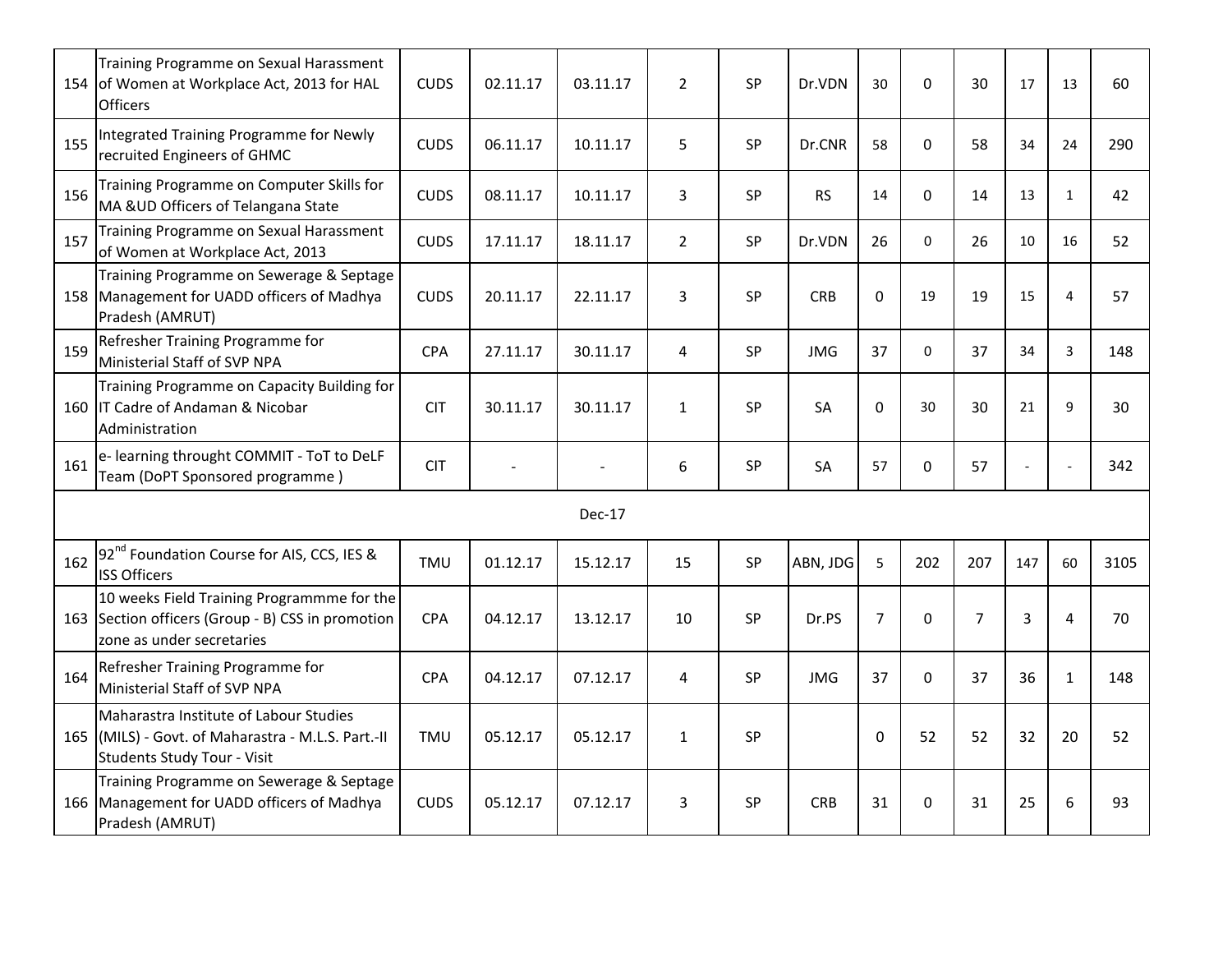| 167 | Integrated Capacity Building Programme for<br><b>GHMC Officers (AMRUT)</b>                                                         | <b>CUDS</b> | 11.12.17 | 13.12.17 | 3              | SP         | Dr.VDN     | 20             | 0           | 20             | 15             | 5              | 60   |
|-----|------------------------------------------------------------------------------------------------------------------------------------|-------------|----------|----------|----------------|------------|------------|----------------|-------------|----------------|----------------|----------------|------|
| 168 | Integrated Capacity Building Programme for<br><b>GHMC Officers (AMRUT)</b>                                                         | <b>CUDS</b> | 14.12.17 | 16.12.17 | 3              | <b>SP</b>  | Dr.VDN     | 23             | $\Omega$    | 23             | 17             | 6              | 69   |
| 169 | Training programme on Public Private<br>Partnership for UADD officers of Madhya                                                    | <b>CUDS</b> | 18.12.17 | 20.12.17 | $\overline{3}$ | <b>SP</b>  | Dr.VDN     | $\mathbf{0}$   | 24          | 24             | 21             | 3              | 72   |
| 170 | Income Tax & National Pension Scheme<br>(Other Departments)                                                                        | <b>CFM</b>  | 18.12.17 | 20.12.17 | 3              | State      | YS         | 44             | 0           | 44             | 34             | 10             | 132  |
| 171 | Trg. on Conduct Rules and Discliplinary<br>Procedures                                                                              | CPA         | 18.12.17 | 20.12.17 | 3              | State      | <b>JMG</b> | 17             | 0           | 17             | 11             | 6              | 51   |
| 172 | Refresher Trg Prg for District Audit Officers<br>and Newely Promoted District Audit Officers                                       | <b>CFM</b>  | 18.12.17 | 23.12.17 | 6              | State      | <b>ENN</b> | 22             | $\Omega$    | 22             | 21             | $\mathbf{1}$   | 132  |
| 173 | Web site development using PHP                                                                                                     | <b>CIT</b>  | 18.12.17 | 23.12.17 | 6              | State      | SR         | 35             | 0           | 35             | 27             | 8              | 210  |
| 174 | Workshop on Office Procedures                                                                                                      | <b>CPA</b>  | 20.12.17 | 22.12.17 | 3              | State      | Dr. GL     | 19             | $\mathbf 0$ | 19             | 10             | 9              | 57   |
| 175 | Total Quality Management (TQM)                                                                                                     | <b>MDC</b>  | 20.12.17 | 22.12.17 | $\mathbf{3}$   | GOI        | Dr.AA      | 28             | $\mathbf 0$ | 28             | 23             | 5              | 84   |
| 176 | Trg prg on Accounting for UADDS of MP<br>(AMRIIT)                                                                                  | <b>CUDS</b> | 21.12.17 | 23.12.17 | 3              | SP         | <b>RS</b>  | $\mathbf 0$    | 17          | 17             | 16             | $\mathbf{1}$   | 51   |
| 177 | Advanced MS-Excel                                                                                                                  | <b>CIT</b>  | 21.12.17 | 23.12.17 | $\overline{3}$ | State      | CHB        | 27             | 0           | 27             | 14             | 13             | 81   |
|     | 178 Revenue Improvement Strategies in ULBs                                                                                         | <b>CUDS</b> | 21.12.17 | 23.12.17 | $\overline{3}$ | <b>GOI</b> | Dr.CNR     | 21             | $\mathbf 0$ | 21             | 20             | $\mathbf{1}$   | 63   |
| 179 | Two Day Orientation Training Programme for<br>IPS Probationers (2016) of TS                                                        | CPA         | 30.12.17 | 30.12.17 | $\mathbf{1}$   | State      | Dr.RM      | 3              | $\Omega$    | 3              | 3              | $\Omega$       | 3    |
| 180 | e- learning throught COMMIT - ToT to DeLF<br>Team (DoPT Sponsored programme)                                                       | <b>CIT</b>  |          |          | 6              | SP         | SA         | 443            | $\Omega$    | 443            | $\overline{a}$ |                | 2658 |
|     |                                                                                                                                    |             |          | Jan-18   |                |            |            |                |             |                |                |                |      |
|     | 10 weeks Field Training Programmme for the<br>181 Section officers (Group - B) CSS in promotion<br>zone as under secretaries       | CPA         | 01.1.18  | 09.02.18 | 40             | SP         | Dr.PS      | $\overline{7}$ | $\mathbf 0$ | $\overline{7}$ | 3              | $\overline{4}$ | 280  |
| 182 | Two Day Orientation Training Programme for<br>IPS Probationers (2016) of TS                                                        | CPA         | 01.1.18  | 02.01.18 | $\overline{2}$ | State      | Dr.RM      | 3              | $\Omega$    | 3              | 3              | 0              | 6    |
| 183 | Orientation Training Programme for<br>STOs/JAOs/ ATOs/ AAOs                                                                        | <b>CFM</b>  | 02.01.18 | 12.01.18 | 11             | State      | YS         | 27             | $\mathbf 0$ | 27             | 23             | 4              | 297  |
|     | Workshop on Right to Healthy Environment -<br>184 Food Adulteration and Consumer Rights -<br><b>Issues and Redressal Mechanism</b> | <b>CSDG</b> | 02.01.18 | 04.01.18 | 3              | GOI        | <b>VKE</b> | 27             | $\mathbf 0$ | 27             | 18             | 9              | 81   |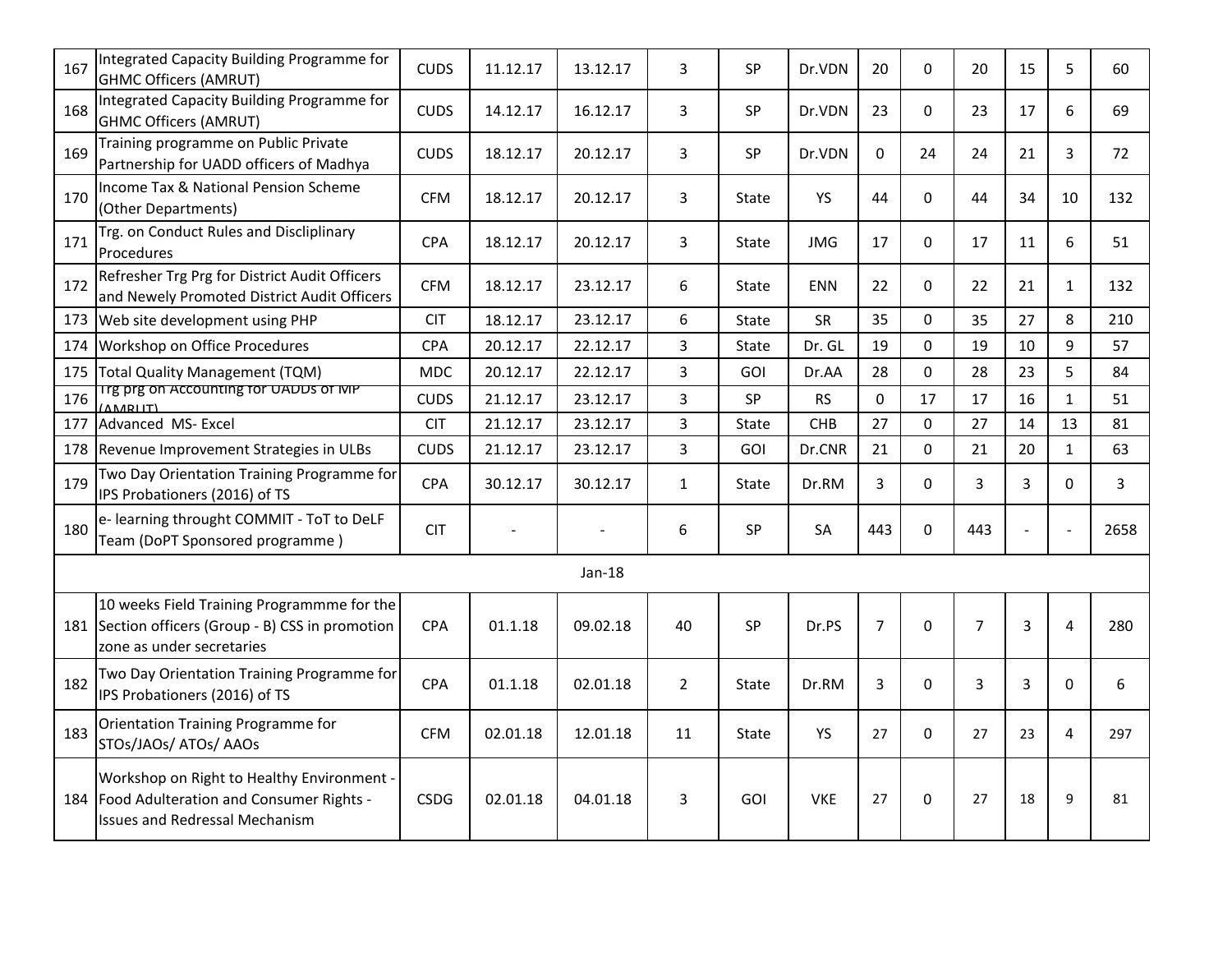| 185 | <b>Foundation Course for Junior Assistants</b>                                                                                                                    | <b>CPA</b>  | 02.01.18 | 31.01.18 | 30             | State        | <b>KSK</b> | 44 | $\Omega$    | 44 |    |                | 1320 |
|-----|-------------------------------------------------------------------------------------------------------------------------------------------------------------------|-------------|----------|----------|----------------|--------------|------------|----|-------------|----|----|----------------|------|
| 186 | Changing Scenario in Urban Governance -<br><b>Challenges for Audit</b>                                                                                            | <b>CFM</b>  | 03.01.18 | 05.01.18 | 3              | Gol          | <b>ENN</b> | 30 | 0           | 30 | 23 | $\overline{7}$ | 90   |
| 187 | Training Programme on Drafting of Parawise<br><b>Remarks in Court Cases</b>                                                                                       | <b>CPA</b>  | 03.01.18 | 05.01.18 | 3              | State        | Dr. GL     | 23 | 0           | 23 | 17 | 6              | 18   |
| 188 | Experiential Learning Tool (ELT)                                                                                                                                  | TMU         | 08.01.18 | 12.01.18 | 5              | GOI          | Dr.SMN     | 17 | 0           | 17 | 13 | 4              | 85   |
| 189 | <b>IPPP for the IFS Officers</b>                                                                                                                                  | <b>MDC</b>  | 08.01.18 | 12.01.18 | 5              | SP           | Dr.AA      | 19 | $\Omega$    | 19 | 17 | $\overline{2}$ | 85   |
| 190 | Capacity Building for IT cadre of Andaman &<br>Nicobar                                                                                                            | <b>CIT</b>  | 08.01.18 | 27.01.18 | 20             | SP           | SA         | 30 | $\Omega$    | 30 | 25 | 5              | 600  |
| 191 | Refresher Course on Computer Packages,<br>like IMPACT, PD Accounts Portal, Pension<br>Packages / Processing and Finalisation of<br>Monthly Account & Class-IV GPF | <b>CFM</b>  | 17.01.18 | 20.01.18 | 4              | <b>State</b> | YS         | 28 | $\Omega$    | 28 | 24 | $\overline{4}$ | 112  |
| 192 | RefresherTraining Programme for Junior<br><b>Auditors</b>                                                                                                         | <b>CFM</b>  | 17.01.18 | 27.01.18 | 11             | <b>State</b> | <b>ENN</b> | 25 | $\mathbf 0$ | 25 | 18 | $\overline{7}$ | 275  |
| 193 | Advanced MS-Excel                                                                                                                                                 | <b>CIT</b>  | 22.01.18 | 24.01.18 | 3              | <b>State</b> | SR         | 28 | 0           | 28 | 23 | 5              | 84   |
| 194 | ITP for Cutting Edge Level Functionaries<br>(Junior Assistants)                                                                                                   | CPA         | 22.01.18 | 31.01.18 | 10             | DoPT-<br>GOI | <b>KSK</b> | 44 | $\mathbf 0$ | 44 |    |                | 440  |
| 195 | Training Programme on Drafting and<br>Pleading Skills under Civil Law                                                                                             | <b>CPA</b>  | 23.01.18 | 25.01.18 | $\overline{3}$ | <b>GOI</b>   | Dr RM      | 12 | 0           | 12 | 9  | 3              | 36   |
| 196 | Time Management                                                                                                                                                   | <b>MDC</b>  | 23.01.18 | 25.01.18 | $\overline{3}$ | GOI          | Dr.AA      | 20 | 0           | 20 | 14 | 6              | 60   |
| 197 | Training Programme on Conduct Rules and<br><b>Discliplinary Procedures</b>                                                                                        | CPA         | 23.01.18 | 25.01.18 | 3              | State        | <b>JMG</b> | 12 | 0           | 12 | 8  | 4              | 36   |
|     | Workshop on Irregularities in payment of<br>198 pensions & Deposits (Measures to avoid<br>irregularities) for ATOs/STOs/Sas of T & A                              | <b>CFM</b>  | 23.01.18 | 25.01.18 | 3              | State        | <b>YS</b>  | 30 | $\mathbf 0$ | 30 | 28 | 2              | 90   |
|     | 199 Pay Fixations (Other Departments)                                                                                                                             | <b>CFM</b>  | 29.01.18 | 31.01.18 | 3              | State        | <b>YS</b>  | 47 | $\Omega$    | 47 | 30 | 17             | 141  |
| 200 | Refresher Training for ToTs under RTI Act                                                                                                                         | <b>CPA</b>  | 29.01.18 | 31.01.18 | 3              | CSS-SP       | <b>KSR</b> | 35 | 0           | 35 |    |                | 105  |
| 201 | Training to Indian Air Force Officers &<br>Supervisors on Right to Information Act                                                                                | <b>CPA</b>  | 30.01.18 | 31.01.18 | $\overline{2}$ | SP/AIF       | <b>GJR</b> | 15 | 0           | 15 |    |                | 30   |
| 202 | School Safety and Preparation of School<br>Safety Plan                                                                                                            | <b>CSDG</b> | 30.01.18 | 31.01.18 | $\overline{2}$ | State        | MJ         | 24 | $\mathbf 0$ | 24 |    |                | 48   |
|     | 203 Safety & Security Of Women                                                                                                                                    | <b>CUDS</b> | 30.01.18 | 31.01.18 | $\overline{2}$ | State        | Dr.VDN     | 40 | 0           | 40 |    |                | 80   |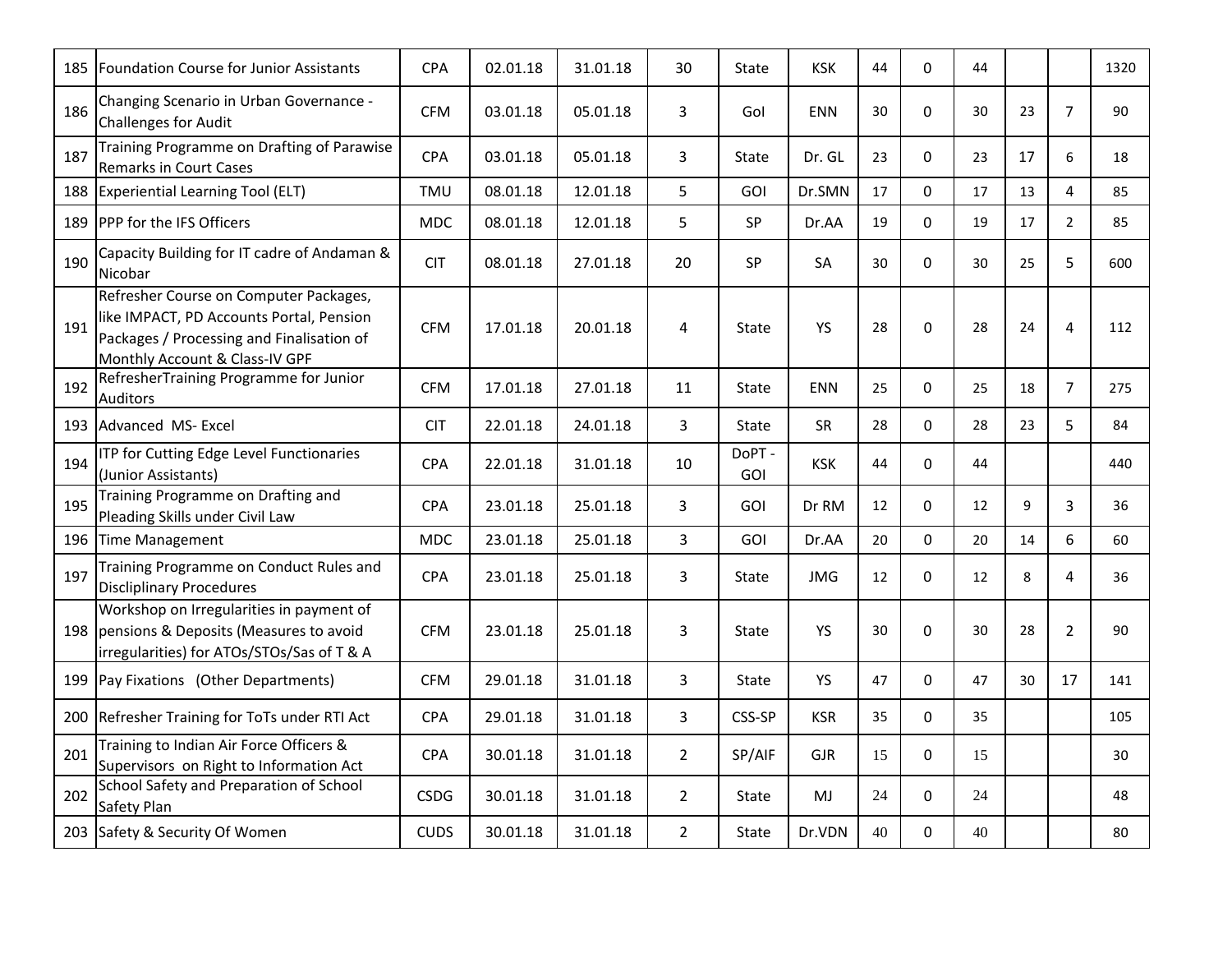|        | 204 Safety & Security Of Women                                                        | <b>CUDS</b> | 30.01.18 | 31.01.18 | $\overline{2}$ | <b>State</b>        | Dr.VDN     | 39  | $\Omega$     | 39  |                |                | 78   |
|--------|---------------------------------------------------------------------------------------|-------------|----------|----------|----------------|---------------------|------------|-----|--------------|-----|----------------|----------------|------|
| 205    | e- learning throught COMMIT - ToT to DeLF<br>Team (DoPT Sponsored programme)          | <b>CIT</b>  |          |          | 6              | <b>SP</b>           | SA         | 469 | 0            | 469 |                |                | 2814 |
| Feb-18 |                                                                                       |             |          |          |                |                     |            |     |              |     |                |                |      |
|        | 206   Foundation Course for Junior Assistants                                         | <b>CPA</b>  | 01.02.18 | 01.02.18 | $\mathbf{1}$   | State               | <b>KSK</b> | 44  | $\mathbf 0$  | 44  |                |                | 44   |
| 207    | ITP for Cutting Edge Level Functionaries<br>(Junior Assistants)                       | <b>CPA</b>  | 01.02.18 | 05.02.18 | 5              | DoPT-<br>GOI        | <b>KSK</b> | 44  | $\Omega$     | 44  | 38             | 6              | 220  |
|        | 208 Pay Fixations (Other Departments)                                                 | <b>CFM</b>  | 01.02.18 | 01.02.18 | $\mathbf{1}$   | State               | YS         | 47  | $\Omega$     | 47  | 30             | 17             | 47   |
| 209    | Training to Indian Air Force Officers &<br>Supervisors on Right to Information Act    | <b>CPA</b>  | 01.02.18 | 01.02.18 | $\mathbf{1}$   | SP/AIF              | <b>GJR</b> | 13  | $\Omega$     | 13  |                |                | 13   |
|        | 210 Safety & Security Of Women                                                        | <b>CUDS</b> | 01.02.18 | 02.02.18 | $\overline{2}$ | SP                  | Dr.VDN     | 40  | $\mathbf 0$  | 40  | $\Omega$       | 40             | 80   |
|        | 211 Safety & Security Of Women                                                        | <b>CUDS</b> | 01.02.18 | 02.02.18 | $\overline{2}$ | SP                  | Dr.VDN     | 39  | $\Omega$     | 39  | $\overline{0}$ | 39             | 78   |
|        | 212 Drought Management                                                                | <b>CSDG</b> | 01.02.18 | 03.02.18 | 3              | <b>State</b>        | MJ         | 55  | 0            | 55  | 39             | 16             | 165  |
| 213    | Safety & Security Of Women 1st Batch                                                  | <b>CSDG</b> | 05.02.18 | 08.02.18 | $\overline{4}$ | SP                  | MJ         | 51  | 0            | 51  | $\overline{0}$ | 51             | 204  |
|        | 214 Safety & Security Of Women 2nd Batch                                              | <b>CSDG</b> | 05.02.18 | 08.02.18 | $\overline{4}$ | SP                  | <b>KUR</b> | 36  | $\Omega$     | 36  | $\overline{0}$ | 36             | 144  |
|        | 215 Cyber Security                                                                    | <b>CIT</b>  | 05.02.18 | 09.02.18 | 5              | <b>State</b>        | <b>SR</b>  | 46  | $\Omega$     | 46  | 43             | 3              | 230  |
| 216    | ITP for Cutting Edge Level Functionaries<br>(Junior Assistants) - Warangal Dist.      | <b>CPA</b>  | 05.02.18 | 17.02.18 | 13             | DoPT-<br>GOI        | Dr.PS      | 102 | $\mathbf{0}$ | 102 |                |                | 1326 |
| 217    | ITP for Cutting Edge Level Functionaries<br>(Junior Assistants) - Mahaboobnagar Dist. | <b>CPA</b>  | 05.02.18 | 17.02.18 | 13             | DoPT-<br><b>GOI</b> | <b>SVR</b> | 96  | $\mathbf 0$  | 96  | 84             | 12             | 1248 |
| 218    | Two days training to the District Revenue<br>Officers of all the Districts            | <b>CPA</b>  | 06.02.18 | 07.02.18 | $\overline{2}$ | <b>CSS</b>          | <b>KSR</b> | 17  | $\Omega$     | 17  | 15             | $\overline{2}$ | 34   |
|        | 219 Personality Development                                                           | <b>MDC</b>  | 06.02.18 | 08.02.18 | 3              | Gol                 | Dr.AA      | 30  | 0            | 30  | 25             | 5              | 90   |
| 220    | Workshop on Gender Budgeting for<br>Women Empowerment                                 | <b>CSDG</b> | 06.02.18 | 08.02.18 | $\overline{3}$ | <b>SP</b>           | DP, IES    | 22  | $\Omega$     | 22  | 6              | 16             | 66   |
|        | 221 Safety & Security Of Women 4th & 5th Batch                                        | <b>CSDG</b> | 14.02.18 | 17.02.18 | 4              | <b>SP</b>           | DP, IES    | 92  | 0            | 92  | $\Omega$       | 92             | 368  |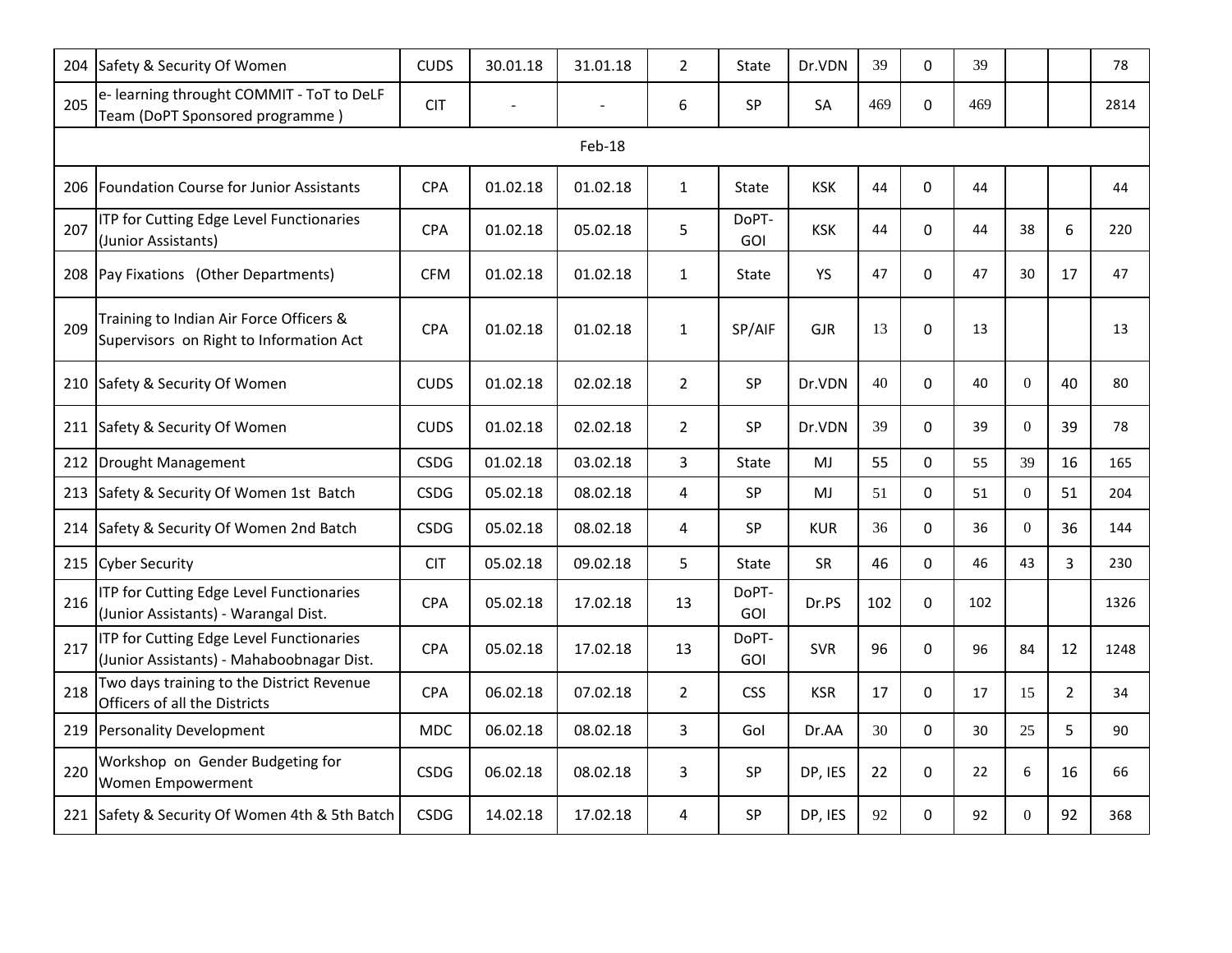|     | 222 Health Care & Sanitation during Disasters                                                                | <b>CPA</b>  | 15.02.18 | 17.02.18 | $\overline{3}$ | Gol          | <b>KSR</b> | 46   | 0           | 46              | $7\overline{ }$ | 46             | 138   |
|-----|--------------------------------------------------------------------------------------------------------------|-------------|----------|----------|----------------|--------------|------------|------|-------------|-----------------|-----------------|----------------|-------|
| 223 | Workshop on Drafting Parawise remarks in<br><b>Court Cases</b>                                               | CPA         | 15.02.18 | 17.02.18 | 3              | State        | Dr.GL      | 28   | 0           | 28              | 5               | 46             | 84    |
| 224 | Training to Indian Air Force Officers &<br>Supervisors on Right to Information Act                           | <b>CPA</b>  | 15.02.18 | 17.02.18 | 3              | SP/AIF       | <b>GJR</b> | 16   | $\Omega$    | 16              | $\overline{0}$  | 16             | 48    |
| 225 | Advanced MS- Excel                                                                                           | <b>CIT</b>  | 15.02.18 | 17.02.18 | $\overline{3}$ | State        | <b>BS</b>  | 37   | $\mathbf 0$ | 37              | 26              | 11             | 111   |
|     | 226 Safety & Security Of Women 6th & 7th Batch                                                               | <b>CSDG</b> | 19.02.18 | 22.02.18 | $\overline{4}$ | SP           | <b>KUR</b> | 89   | $\mathbf 0$ | 89              | $\overline{0}$  | 89             | 356   |
|     | 227 Managing ICT Projects of Sr. ISS Officers                                                                | <b>MDC</b>  | 19.02.18 | 23.02.18 | 5              | SP           | Dr.AA      | 17   | 0           | 17              | 15              | $\overline{2}$ | 85    |
|     | 228 Training Need Analysis (TNA)                                                                             | TMU         | 19.02.18 | 24.02.18 | 6              | GOI          | Dr. SMN    | 15   | $\Omega$    | 15              | 9               | 6              | 90    |
|     | 229 Conduct Rules & Disciplinary Procedures                                                                  | <b>CFM</b>  | 20.02.18 | 22.02.18 | 3              | State        | <b>JMG</b> | 22   | 0           | 22              | 17              | 5              | 66    |
| 230 | Training to Indian Air Force Officers &<br>Supervisors on Right to Information Act                           | <b>CPA</b>  | 21.02.18 | 23.02.18 | 3              | SP/AIF       | <b>GJR</b> | 16   | $\mathbf 0$ | 16              | $\overline{0}$  | 16             | 48    |
| 231 | Refresher Course on RTI to the officers who<br>underwent Training of Trainers course on RTI                  | CPA         | 26.02.18 | 28.02.18 | 3              | <b>CSS</b>   | <b>GJR</b> | 25   | $\mathbf 0$ | 25              | 20              | 5              | 75    |
|     | 232 Workshop on Noting & Drafting Skills                                                                     | <b>CPA</b>  | 26.02.18 | 28.02.18 | 3              | <b>State</b> | Dr.GL      | 38   | $\Omega$    | 38              | 13              | 25             | 114   |
|     | 233 Safety & Security Of Women - 8 <sup>th</sup> & 9 <sup>th</sup> Batch                                     | <b>CSDG</b> | 26.02.18 | 28.02.18 | 3              | SP           | <b>KUR</b> | 89   | $\Omega$    | 89              | $\overline{0}$  | 89             | 267   |
|     | ITP for Cutting Edge Level Functionaries<br>234 (Junior Assistants) Hyd. Vikarabad,<br>Sangareddy & Adilabad | CPA         | 26.02.18 | 28.02.18 | 3              | DoPT-<br>GOI | <b>KSK</b> | 109  | 0           | 109             |                 |                | 327   |
| 235 | ToT Prg. For DeLF Asst. of School Education<br>Dept.                                                         | <b>CIT</b>  | 28.02.18 | 28.02.18 | $\mathbf{1}$   | SP           | SA         | 124  | $\mathbf 0$ | 124             |                 |                | 124   |
|     | Total                                                                                                        |             |          |          | 1355           |              |            | 8777 | 2035        | 11982 5181 2196 |                 |                | 79337 |
|     | Mar-18                                                                                                       |             |          |          |                |              |            |      |             |                 |                 |                |       |
|     | 236 Safety & Security Of Women - 8 <sup>th</sup> & 9 <sup>th</sup> Batch                                     | <b>CSDG</b> | 01.03.18 | 01.03.18 | $\mathbf{1}$   | <b>SP</b>    | <b>KUR</b> | 89   | $\Omega$    | 89              | 0               | 89             | 89    |
| 237 | ITP for Cutting Edge Level Functionaries (Jr.<br>Assts.) Hyd. Vikarabad, Sangareddy & Adb.                   | CPA         | 01.03.18 | 09.03.18 | 9              | DoPT-GOI     | <b>KSK</b> | 109  | $\mathbf 0$ | 109             | 78              | 31             | 981   |